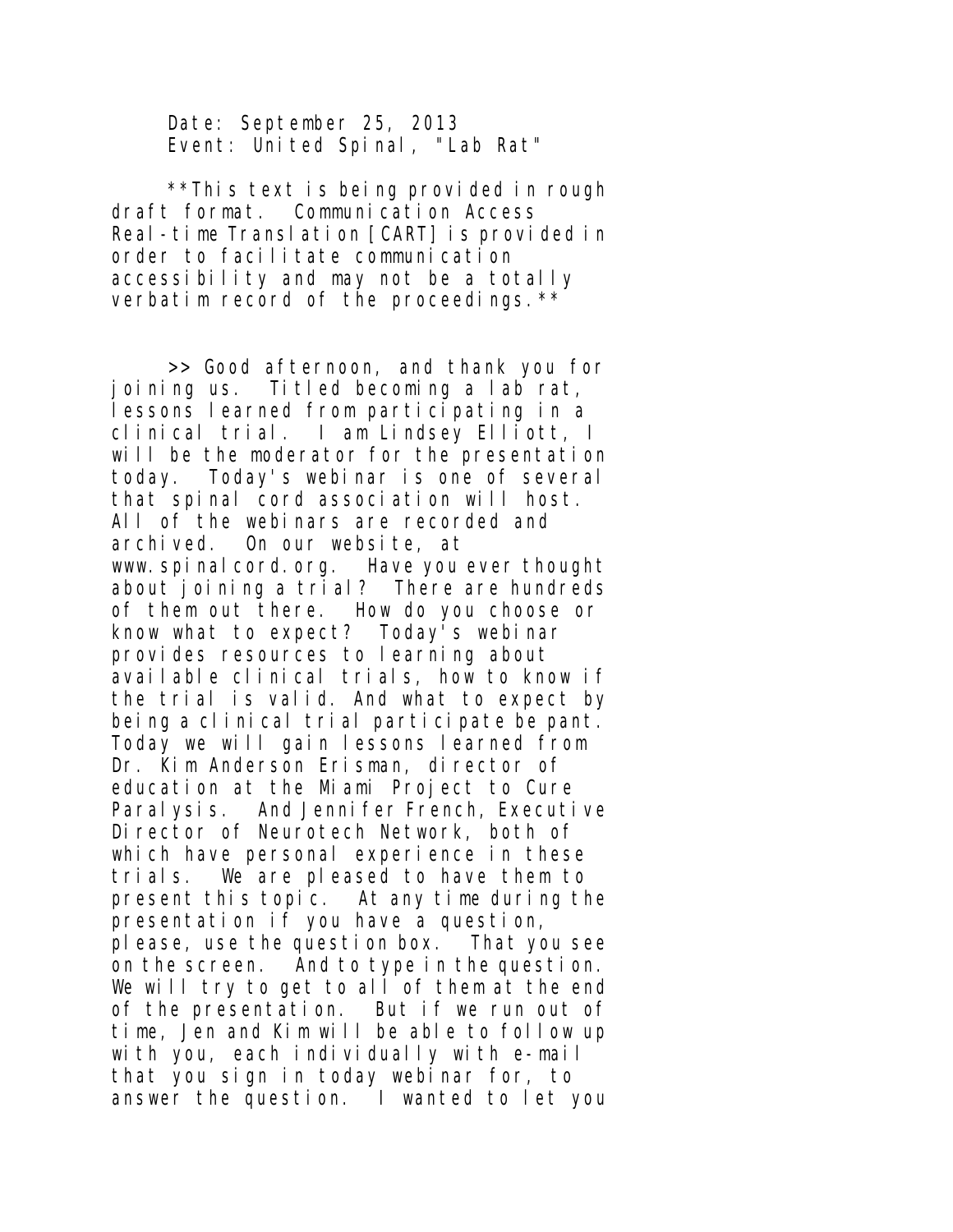all know too that our next webinar is on November 7. At 3:00. Eastern standard time. And we will be presenting on increasing access to accessible housing for disabled veterans presented by Heather Aimsley. To sign up for our webinar newsletters visit our website www.spinalcord.org. And without further adieux I would like to turn the presentation over to Jen. Thank you.

>> Thanks Lindsey, such a pleasure to be here. Kim and I are excited about this webinar. Before we get further into it. I want to also introduce you to both Dr. Kim Anderson-Erisman and myself. We're both in the field, but also both quadriplegics, so we have been sitting in the shoes of a person living with a spinal cord injuries for many years. So another going to talk to you from a professional stand point and personal perspective as well. So let's start. We first want to introduce you to our organization, the Miami Project secure paralysis. Our web link there, and this Miami Project is dedicated to finding treatments and cure for paralysis resulting from be spinal cord injuries. That is a hyperlink for you to their website. To learn about them. And I am from the neuro tech network, non-profit that focuses on education and advocacy of neurotechnology devices, therapies, and treatments for people living with impairments and care givers. And paraprofessionals. To let you know, if you do not want to copy down the hyperlinks we will have a P D/F afterwards where you can have the links and go to the website. We have to throw in a disclaimer, so jump through this slide quickly. To let you know the information provided, is not to replace medical professional and you should be able to consult a health care professional for your case. We will be talk about experimental and investigational devices, and drugs, and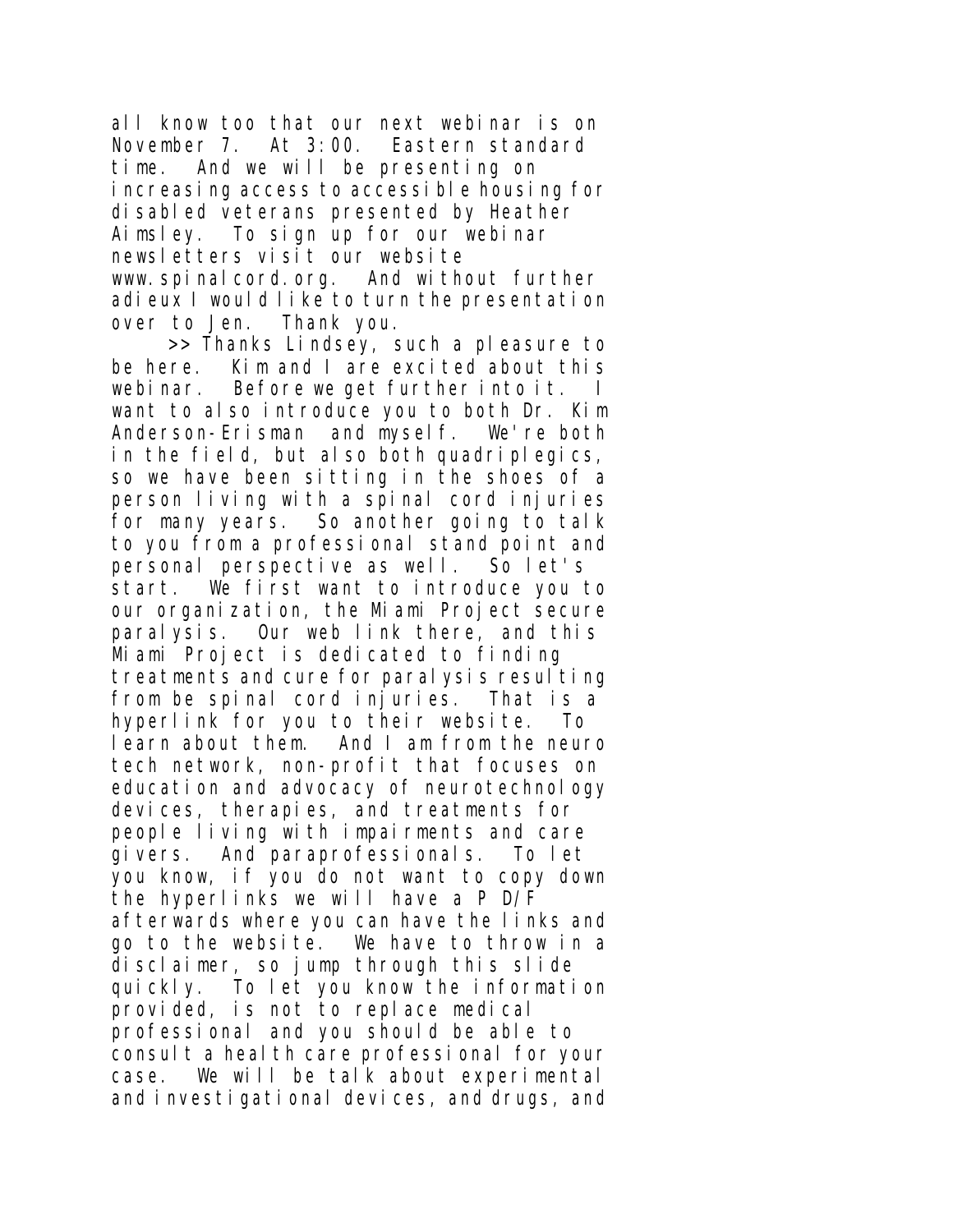biologics, and neuro tech network and representatives we do not prescribe, distribute, rec"American Idol" products, services or devices and we recommend that you take your case to a medical professional. And one last disclosure. For Dr. Anderson she is a consultant for pharmaceuticals and bionics, bio sciences, et cetera. Let's get through this fun stuff. What are we talking about today? So we will go over some of the basics of clinical trials. Some things to know. We'll go a quick overview of spinal cord injuries. We'll be talking about the pipe line of spinal -- clinical trials for spinal cord injury. And also, what is going on right now. Finally round it out with lessons learned from both Kim and I over the years of participating in clinical trials. And wanted to pass on that knowledge to you. So what is a clinical trial? First we have to kind of start off a discussion of what is clinical research. Clinical research is focused on patient oriented research. For mechanisms for human disease, therapeutic interventions, clinical trials, development of new technology. Also, can focus on epidemiological and behavioral studies, and also for outcomes, research, and for health services research. So really clinical research is this kind of big bailiwick. And inside of that, sits something called clinical trials that you hear about so much. Think of clinical trials as a subset of clinical research where clinical trials are focused on a perspective bio medical or behavioral research, if you will. That is focused on a very specific research question. And for intervention. So that's kind of a key point about clinical trials is that it focuses on a specific research question. Also focuses on determining whether something new, or intervention, bio medical or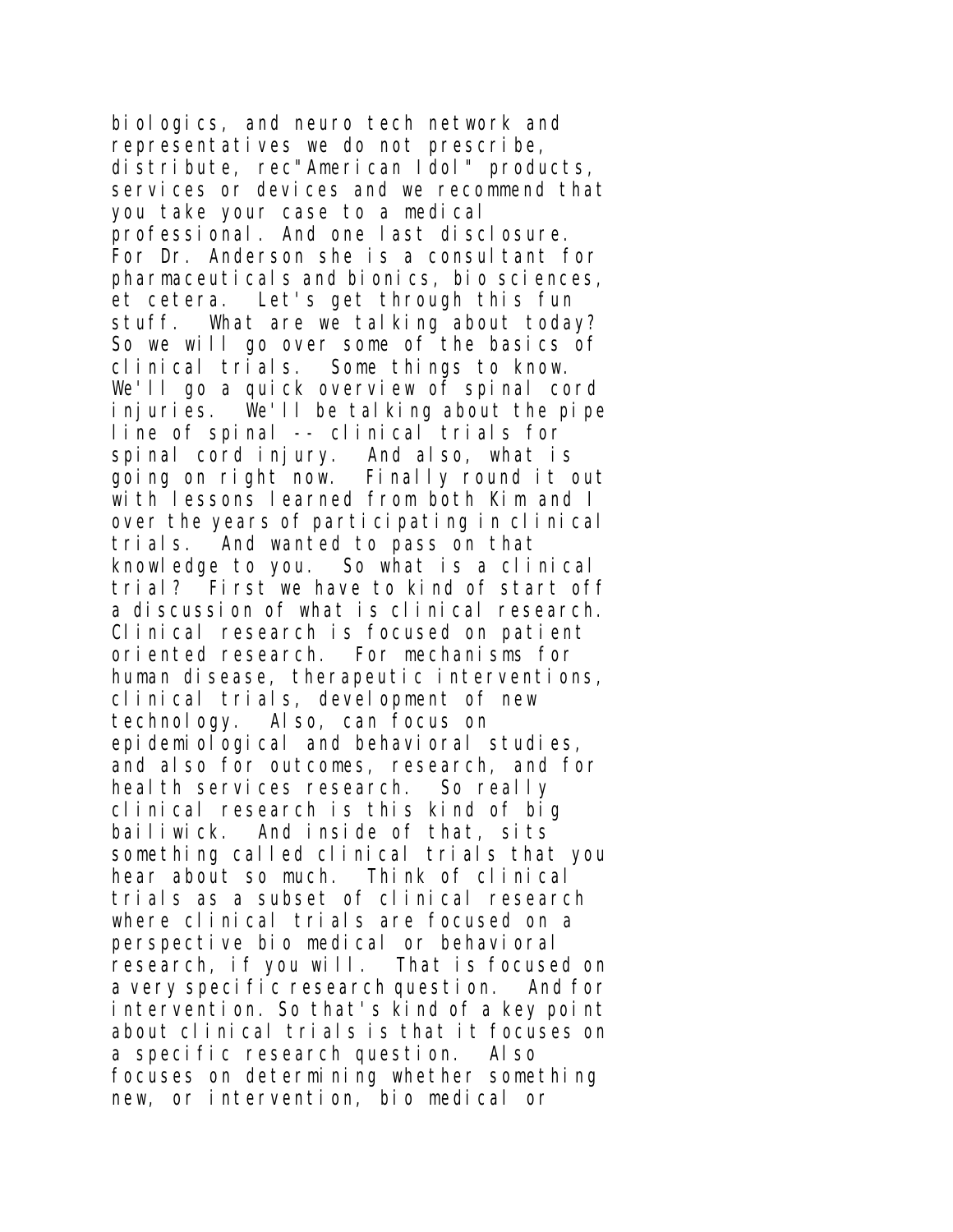behavioral is safe, efficient and effective. So those are a few things to think of as well. Specifically for safety. And finally, the long-term goal of clinical trials is really to gain scientific evidence and have scientific basis that will change either health care policy or standard of care as we know it today. So again , that's kind of the bases of what clinical trials can be. So what is the difference between a clinical study and the care you get every day from your medical professional? So there is kind of two key, really important differences between the two. Clinical studies focus on a very specific goal. They are looking to accomplish again to answer that very specific research question. Whereas in usual care, it is really the care, and treatment you get from your regular doctor is focused on care and monitoring of your condition. So it is focused on you, as the patient, whereas a clinical study is focused on the research question. Also, for a clinical study, the very strict protocol. Very strict procedures that they need to go through, to be able to administer that clinical trial. There is really no deviation from those, that protocol. Whereas, in treatments or in care it is much more flexible. Whereas you are treating physician can change around your -- some of how your treatments can go, if you will, to be able to ADAPT to whatever your condition may be. So those are really some of the big differences, between clinical studies and your typical care. Now when I talked about protocols. Some of the basics of understanding a clinical study is really to understand the protocol and the information that they are trying to gather. These are things that you need on look for when you are looking at a clinical study. So one is understand why are they conducting this study. What is the reason,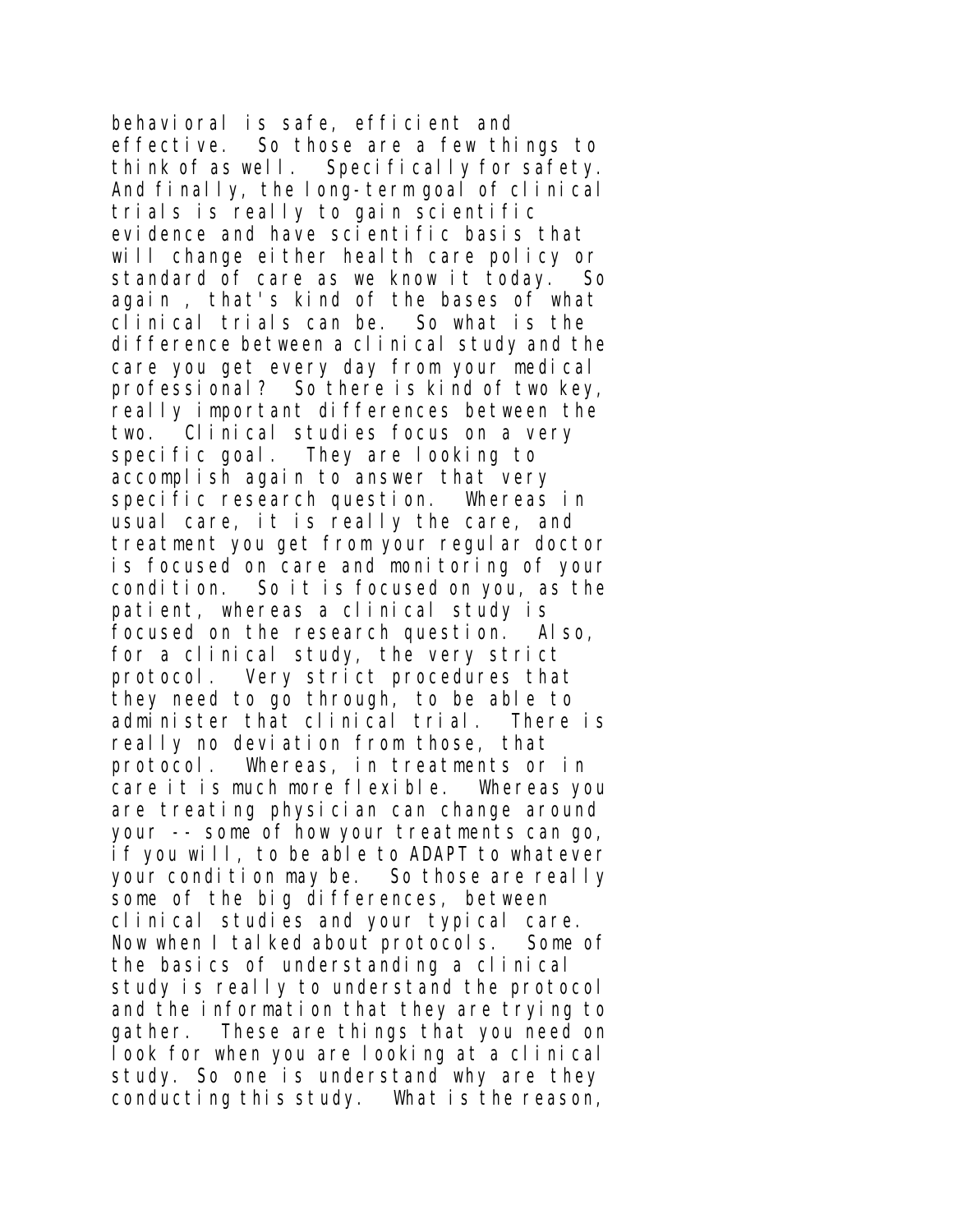what is the research question. Who can participate. I will go further into eligibility criteria here in a minute. How many participants are needed. They might have five. It might be 500. You do not know. But that's part of what is available in the protocol information. And what type of tests, procedures, drugs, dosages are going to be administered during the clinical study. How long is the clinical study? Is it for only a month or six months? Or six years? Finally, what information are they trying to gather about the participants. So if you are looking at participating in a clinical trial these types of protocol information are things that you need to know and be able to investigate. In particular, for the information that they are gathering you want to know what type of tests, procedures, drugs, that you are going to take going through. So going back, to talking about eligibility requirements. When you look at a clinical study, they are going to talk about eligibility requirements. Basically two categories of eligibility requirements. There is what is called inclusion criteria. Things they are looking for for the participant to have. And there is exclusion criteria which are specific items that the participants cannot have. So between those two criteria, that will come together of whether you are eligible to be a participant or not. So you need to meet both of those criteria. Not maybe meet exclusion but exclusion criteria you meet as well that bumps you out of being eligible. Or the other way around. So key thing to remember, of looking into whether you can participate in this specific clinical study. Now, I have a dotted line down there that shows expanded access. There is a provision, for expanded access, that is through the national institute of heal th. Rare cases. Most of the cases are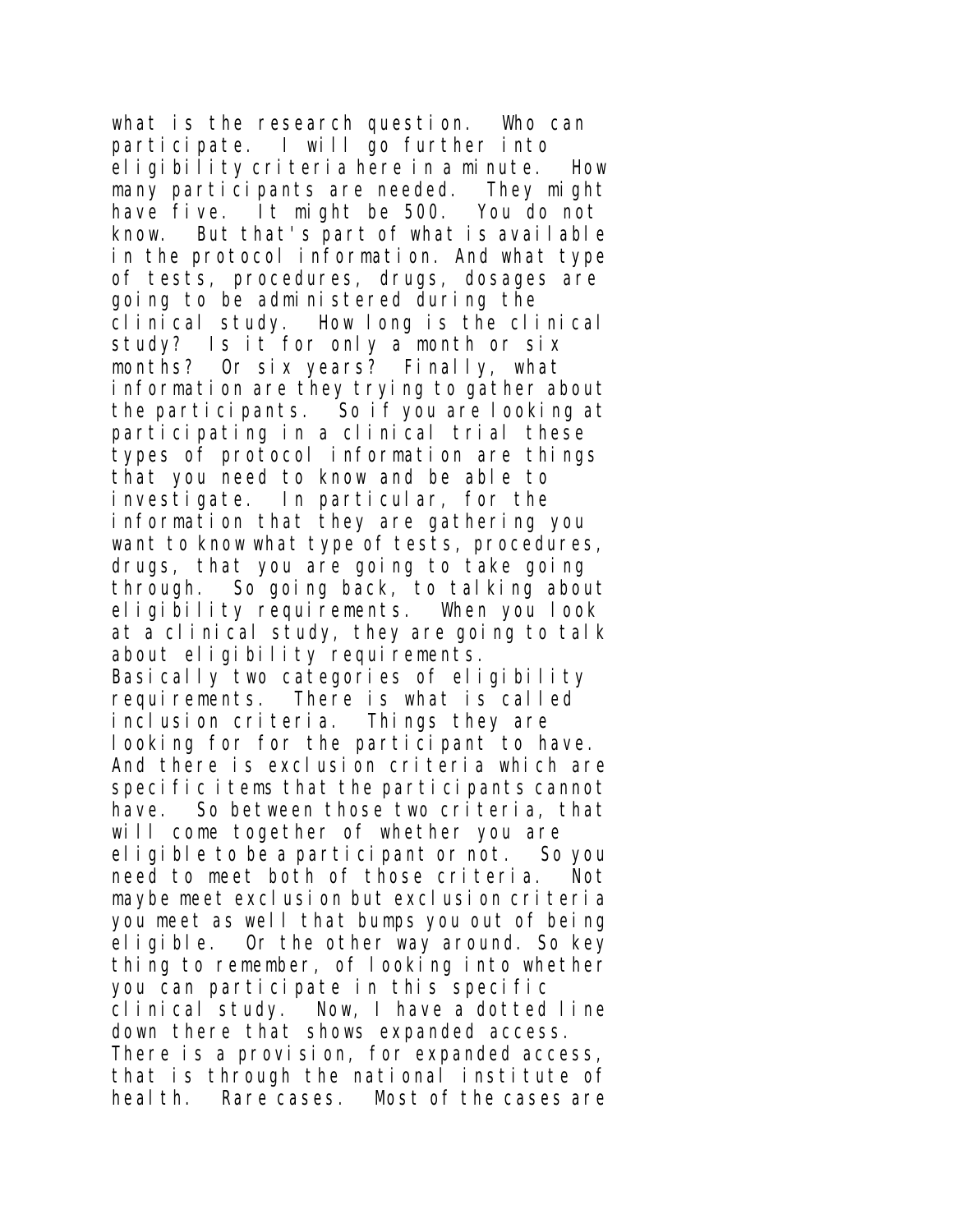for typically see it for instance for cancer, for terminally ill, very terminal cases, but it is an exception to the rule. And there is a very long process to go through but I want you to beware that there is called expanded access. So from here accident I would like to hand it over to Kim to talk more about the clinical trials and clinical trial process.

>> All right. So the graph that you see in front of you, gives you a good overview of how clinical trials proceed. On the far left-hand side, you can see that the -- actually there is a lot of work that goes into prediscovery, and Jen if you advance the slide one. The majority of academic research centers, are actually focused on prediscovery and discovery research. And phases of clinical studies. And that's to really identify what works and why is it working? The mechanism. And then, when you find something that is promising, you start going across the screen, to the right. And you go into a Phase one trial. Which is where first testing safety. And that would usually involve a very mall number of people. And it would be designed with very strict inclusion and exclusion criteria. As Jen described. Once we know that there is pretty -- there is good safety in the Phase one trial, we can apply and propose a Phase two trial. Which is a bit bigger, and then they will be larger numbers of people, and then usually some -- they are trying to identify what aspects are actually beneficial from the intervention. And then in the Phase three trial this is your largest trial, and this is often called the pivotal trial. Because in this large Phase three trial, typically needs to be randomized with a placebo control. And the study has to demonstrate that there is a clinically meaningful benefit to study participants, from whatever is being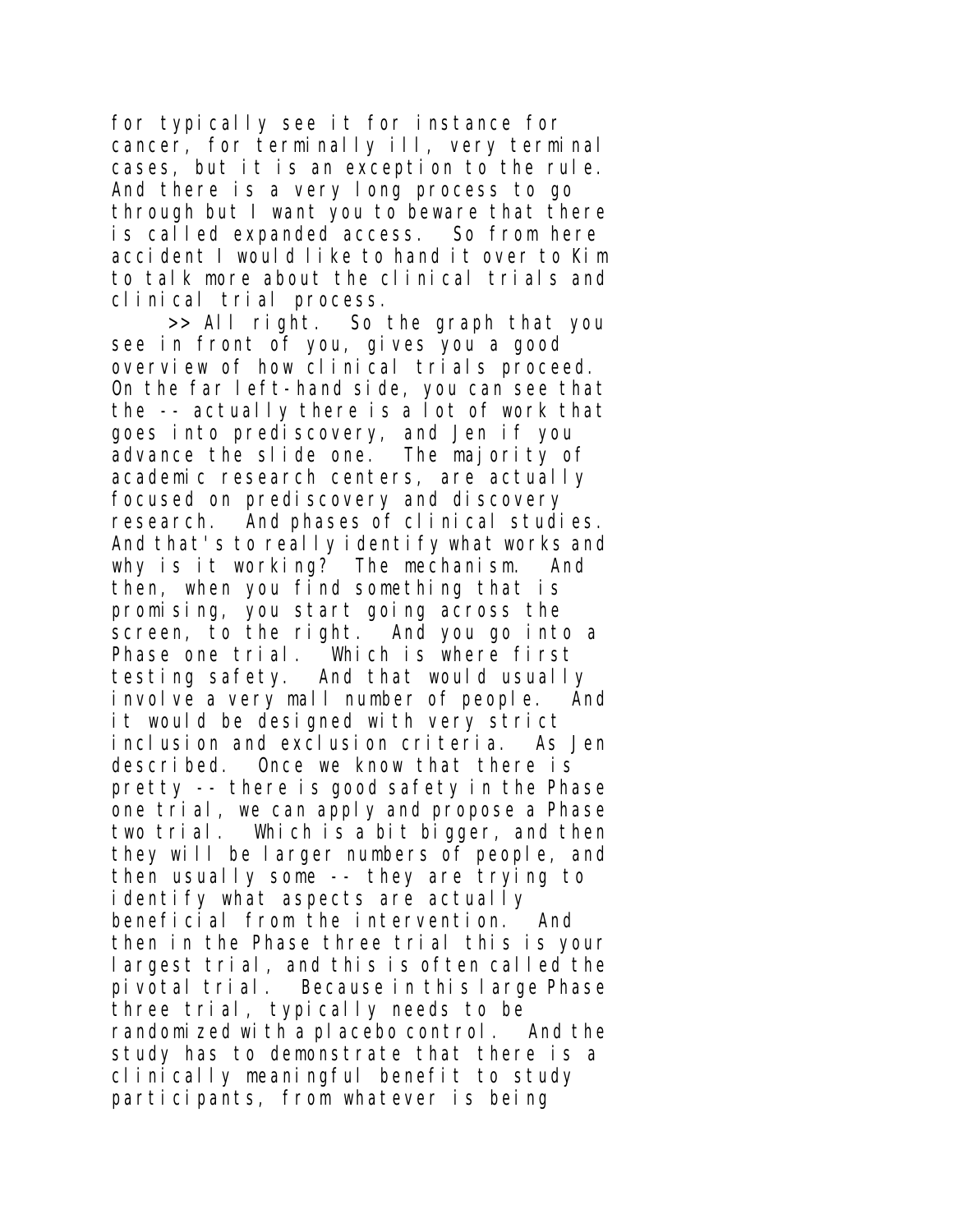tested. And if that fails, then it cannot go to the FDA as a new drug approval. If it succeeds the Phase three trial does, then the company or organization can submit all of the information to the FDA for approval as a new drug. Once that occurs, then it can go into standard medicine, and into the hospitals and clinics. Jen, if you would advance the slide one more time. You can see with a graphic up on top. That the cost of conducting clinical trials exponentially increases as you go from the prediscovery research through the Phase three trial. And if we go to our next slide. There is a bit more about that cost. This graph shows you about funding. On the far left side, you can see that the grants are the primary mode of funding for our discovery research. So all the scientists out there trying to discover what is happening with spinal cord injury and how to repair it in animals, that is funded by grants. That's a very well established system. And then if you advance one more time, Jen, over on the far right-hand side, you see that industry, companies like Pfizer, et cetera, will fund the large clinical trials. The in between there is something called valley of death. And that's where it is really hard to get funding. But you really need that critical information in order to actually get approval from the FDA to start a clinical trial. And this is where many, many discoveries from the basic scientists actually get lost in this valley of death. Because it is difficult to find a funding mechanism to get all the final testing needed before you can go into humans. So our next slide, will actually tell us a bit about spinal cord injury. These are examples of humans, spine cords. That were obtained from autopsies, and the red stars show you the three main common types of human spinal cord injuries. And you can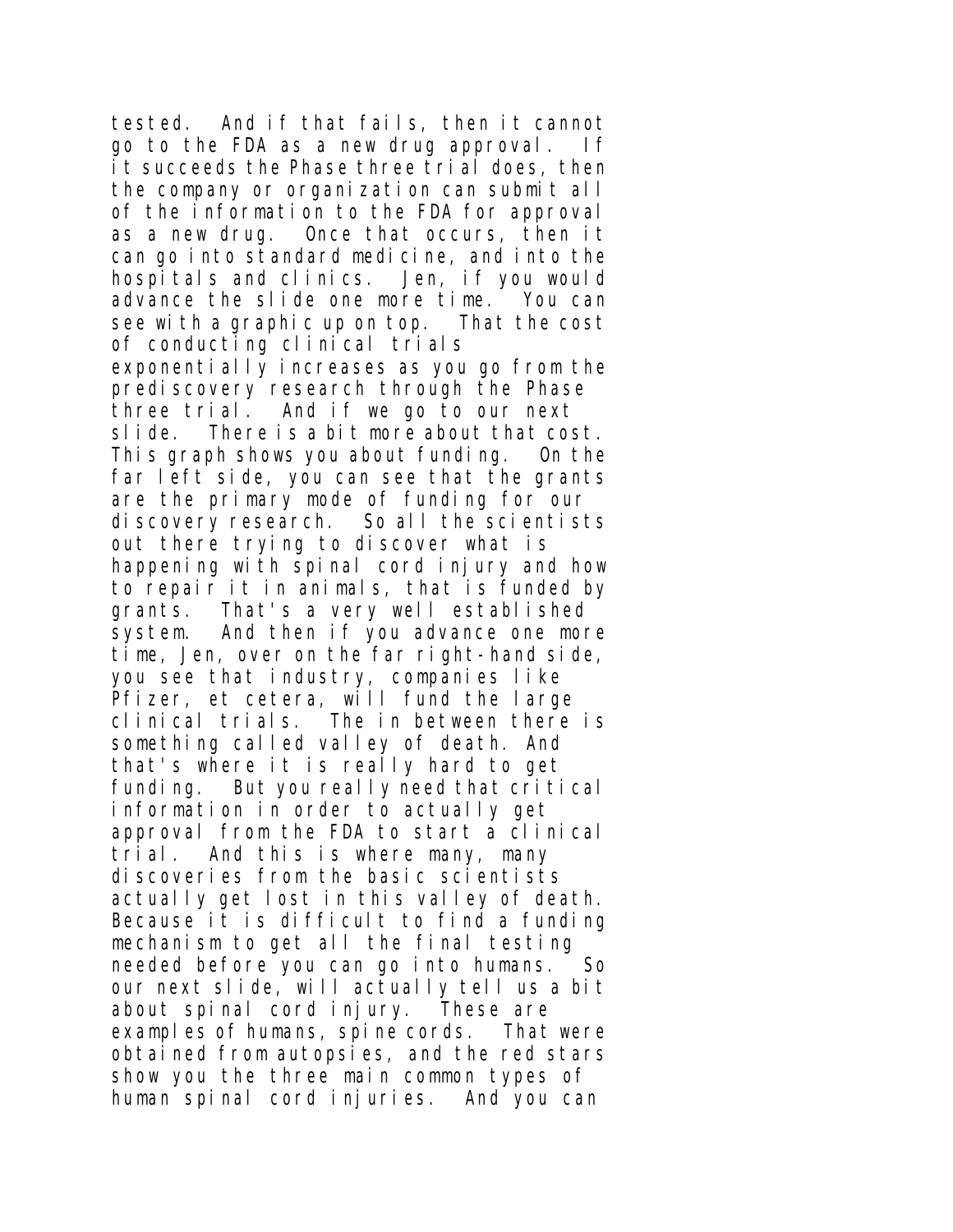see they are all pretty different. The upper left hand panel A, is what a normal spinal cord looks like without injury. And all the other four are different types of injuries. Now those four types of injuries May have the same functional outcome. The same neurologic outcome. But you can see there is such great variety inside of the spinal cord. That leads to some of the differences that we see between each other, having different, you know, same injury but different outcome. And it leads to variation in clinical trials. If we go to the next slide. There is a animation diagram here, that I can explain to you all the different changes that actually occur inside of the spinal cord. And how they can be different targets for repair, and clinical trials. So first, arrow is pointing to the center of the injury. And that's where we get primary damage. If we have a traumatic spinal cord injury, it is that mechanical damage, either from the car crash, from falling, from diving, from the gun shot wound, that causes a primary damage. You cannot do anything about that, with the exception of prevention and education. But next thing that happens is something called secondary damage. The primary damage triggers a big cascade or avalanche of biological mechanisms inside of the spinal cord. That eventually cause additional tissue damage. That was not originally there from the primary damage. And this additional damage is called secondary injury. And usually it occurs -- starts immediately after injury. But usually after about a month or so, it has occurred, and the damage is done. But we can actually intervene in that period of time, with neuro protective interventions. So I will tell you about some of those clinical trials in a few slides. Next thing that happens, is that some of these nerves fibers going up and down the spinal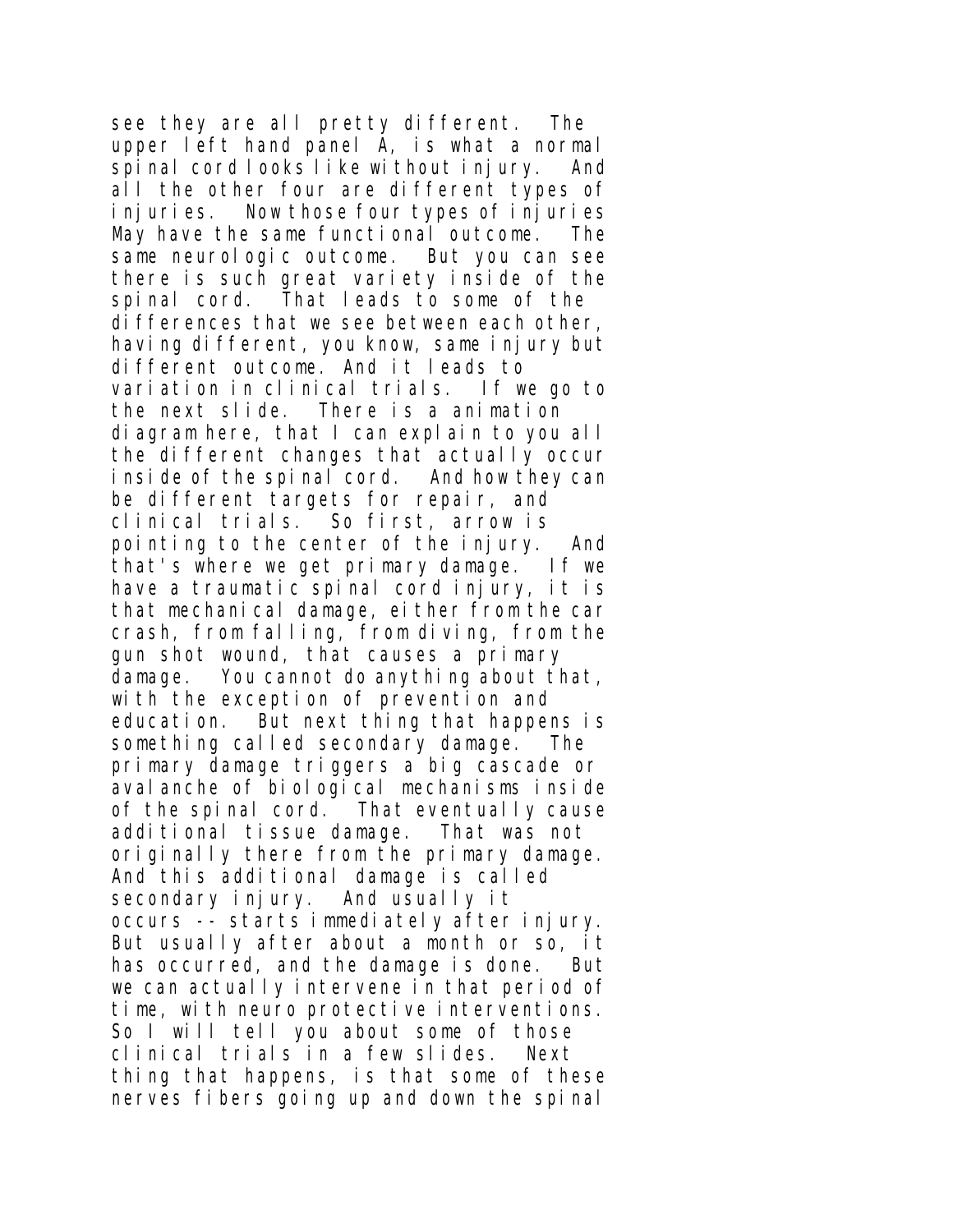cord, actually get cut, and those individual nerve fibers are called axions. Now their cell bodies may be somewhere else and still alive. So the only thing we need to do is try to figure out a way to get those cut axions to actually regenerate or regrow. Another thing that happens, is that you get this inhibitory scar tissue, which I am sure many have heard about. The scar tissue is protective mechanism by the body, and it is trying to prevent the injury from getting larger. But the site effect of that is when you have a natural regenerative response in your body, it is prevented from being successful by the scar tissue. So another target for repair, is to neutralize that inhibitory scar tissue so we can get regeneration to occur. And then finally, something else that happens, is that you get cell depth, there is many different types of cell in the spinal cord. And so there is many different types of cells that need to be replaced. You can see on the slide, those little yellow cells, that are encompassing the purple axons. Those are forming the my Lynn or insulation around the nerve fibers, so they can conduct electricity. And that's actually a specific type of cell that needs to be replaced as well as many other types of cells in the center of the injury. So next slide, we will talk about some of the past studies, that have occurred. And many of you are probably familiar with methylprednisolone. Steroid that was administered to many individuals, in the 90s and in the 2000's, and sometimes it is still is administrated to individuals. There is some controversy about whether or not it is effective. Because it can actually cause people to get really sick. Another study that was performed, is called Svaen. GM 1. This is actually a really, really large, very well designed Phase three clinical trial performed in the early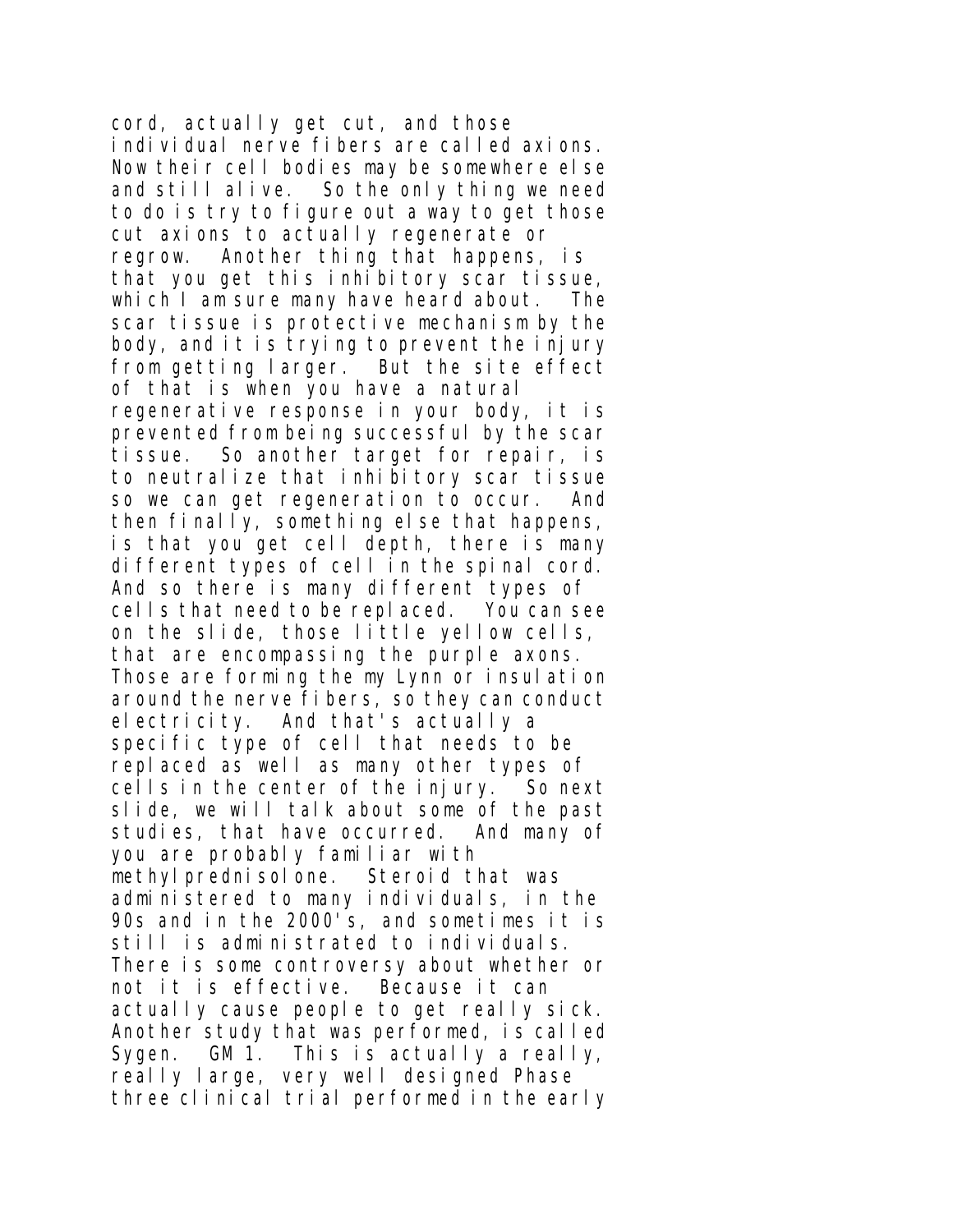2000's and it actually was considered a failure. The reason why it was considered a failure is because they created their primary outcome at too high of a bar. People had to convert two Asia levels, so going from a neurologically complete lesion of being an A, all the way to a C. Which is a very significant change. And so it was considered a failure because it did not meet. That but there were actually many people that did benefit from the trial. And another study that was performed is called Gacyclidine. All three in trying to present the secondary damage from occurring so neuro protective studies, interventions. With gacyclidine, this study was done in France and actually not that much information we have gathered from it. And then finally, there was a drug called Cethrin, that was tested Phase one, Phase two trial in the late 2000's. And this actually showed some preliminarily successful improvement in motor function in the people that had cervical injuries. For the thoracic injuries there was no improvement in motor function. However, the company Al sars dropped the plug after the trial and recently the discovery of the drug -- of the individual scientists that discovered the drug, has regained all of the intellectual property from the Alseres Pharmaceuticals and she is trying to identify a company to invest in it, and do an additional trial so that we can move forward with this hopefully for cervical injuries. Next study or next slide, we have cell based clinical trial, using activated macrophage. You may have heard of pro neuron or pro cord trial. Phase one trial done over in Israel. And it seemed -- it only had 16 people involved T seemed to suggest that there was no adverts events, and they were -- it was enough information to lead to a larger Phase two trial. That Phase two trial enrolled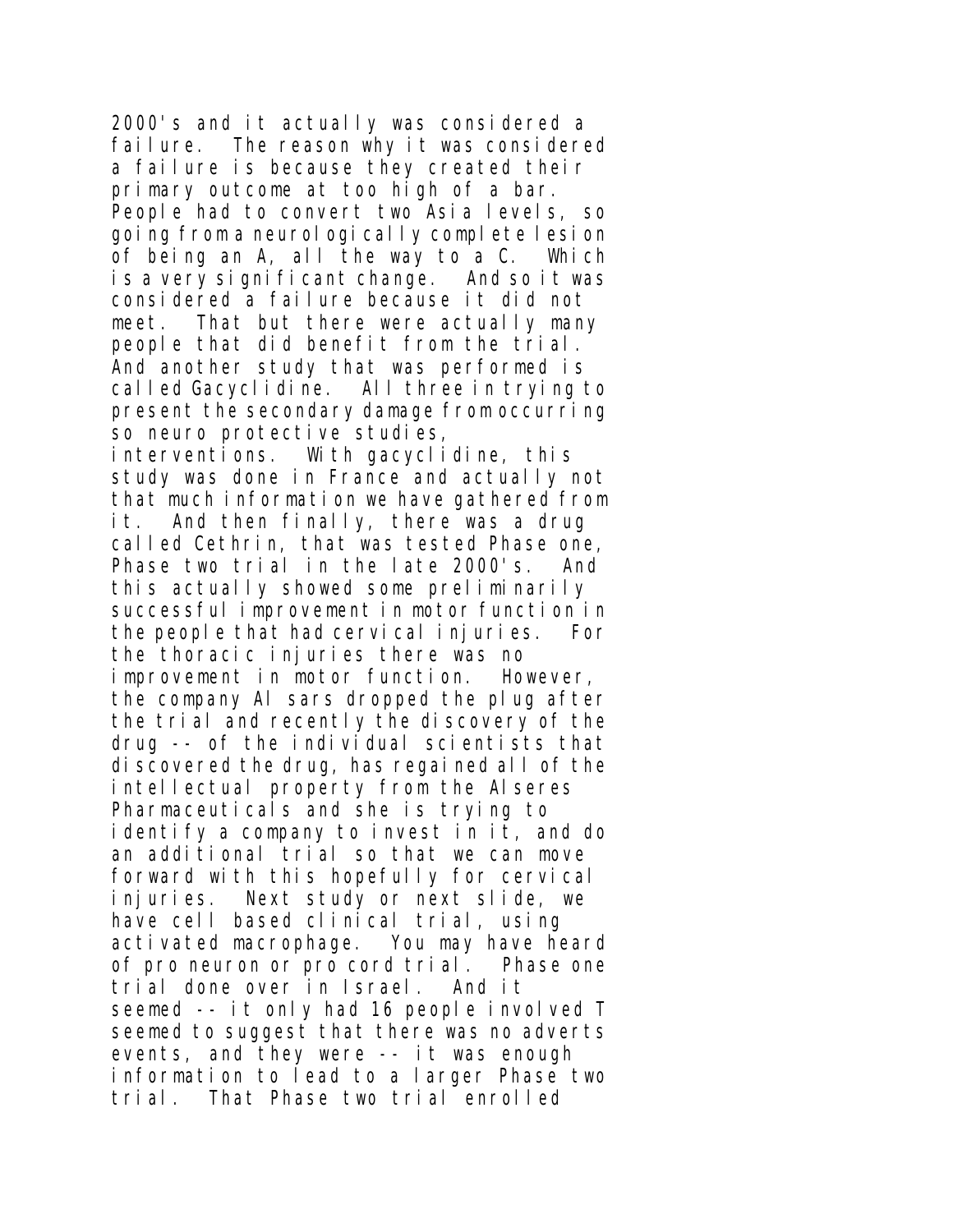around 50 individuals. However, it was stopped after about 2/3rds of the subjects were enrolled. And it administered the cells. The study was stopped for financial reasons, however, recently there has been a publication of the analysis of the data that was collected. And it actually showed that the experimental group did not show as much natural recovery as controlled group. That's actually a bad thing. Because we all want to get the most amount of natural recovery that we can have. So there is some importance of monitoring intervention. Our next study there, is about olfactory ensheathing cells. Small study in Australia. And it was getting your own olfactory ensheathing cells, so take a biopsy from the olfactory area in the nose, and then they would purify them in cell culture, and then injected them into the individuals. With spinal cord injury. Now they did establish safety in those six people, and there has not been an additional study proposed yet into whether or not they want to pursue that, in larger populations. Next I will hand this over to Jen.

>> Sure. We will go over some of the past studies that have been done from a technology or neurotechnology specifically for spinal cord injury. There was the first, upper extremity, neuro processes, called Freehand system that had gone fully through clinical trials and brought to market. However it was taken off the market in 2001. And the intellectual property rights went back to the Cleveland SES center. Now at this point, those that do have the implant, can still receive maintenance, and it is available from a research perspective through the Clevel and SES center. Another study done for bladder control systems. And that has gone through, again, through cleve clinical trials and brought to market. There is several devices that are available on the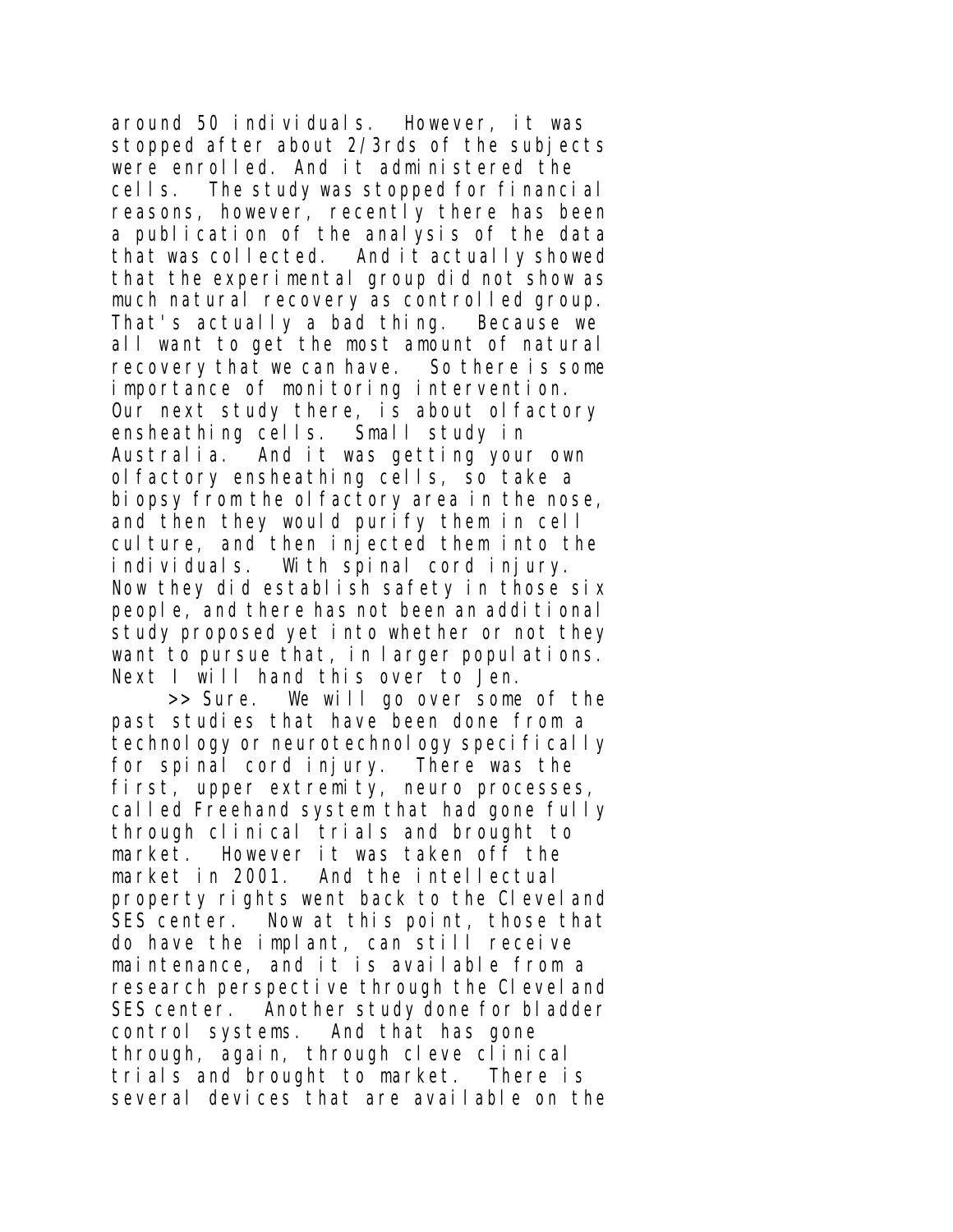market today. There is the Interstim Finetech, Brindley, VoCare system, available over in Europe. And then urgent PC by Uroplasty. Examples of bladder control systems available and have been brought through clinical trials. There is respiratory neuro prosthesis. This went through clinical trials and brought to market. Three types of devices. Some are what is called diaphragm pasting. And some are phrenic. So it is the same basic devices being able to allow people to breathe Independently but mechanisms and how they implant the electrodes are different. So there is the Mark IV from Avery Labs, Atrotech from -- AtroStim from Atrotech. And finally the NeuRx DPS from Synapse medical. Drop foot stimulation is very popular. It is reimbursed here in the U.S. for incomplete spinal cord injury. Again they were brought through clinical trials and brought to market. There is several different types of devices on the market. For instance, L 300. WalkAide from Innovative Neurotronics. STIMuStep, is Finetech available in Europe. And Odstock OFS device, which is available on the market in Europe and Canada. But not available in the U.S. on the market as of yet. And finally there is the oscillating field stimulator. It went through clinical trials and went through the FDA required more information. For them to continue with their humanitarian device exemption. However the study was stopped by the company. And halted. And at this point, the property for that technology went from Andara or, Cyberkinetics, to a company called NeuroMetrix. At this point it is unsure of where that technology will go. So now I would like to hand it over to Kim, to talk about some of the current studies going on in the world for spinal cord injuries.

>> So these first three studies I will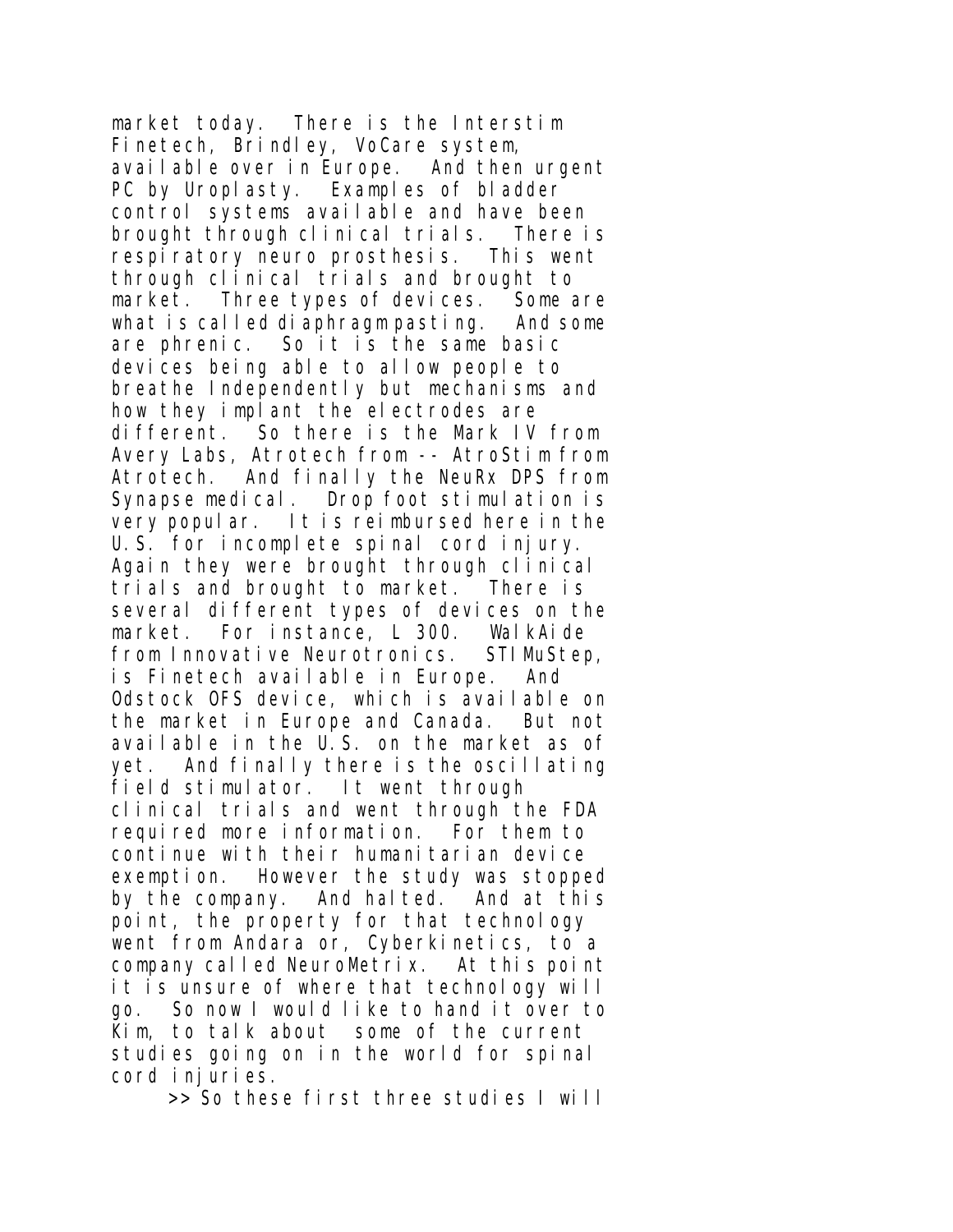show you on this slide. Are all neuro protective intervention. And they are proving to be promising so far. The first one here is Riluzole, and it is currently being in a Phase 2/3 study that is very large multi-center trial. To start to look at efficacy. Phase one study finished and there were no major safety issues. So that is very important. And as we get the -- offer the next year or so, study is conducted we will find out about how much of an improvement Riluzole can initiate. The next is involving a drug named Minocycline. Similar to the Riluzole trial. Administered early. It has been conducted up in Canada. And Phase 1/2 safety trial has been completed. And it is pretty promising. There is no safety issues so far. And they are now planning to start a Phase three efficacy study. And you can see this involves a large number of people. Final one, for the neuro protective. This is just the main ones I am covering. Also some more that you can identify in our later resources. But it is with therapeutic hypothermia. And done at the University of Miami. And a Phase one safety trial is ongoing, and there is preliminary efficacy for individuals with cervical injury. And they are in the planning phases of getting funding for a Phase two multi-center trial. And our next slide is going to talk about some of the cells therapy trials. So you may have heard about the human embryonic stem cell trial. That was being conducted by a company called Geron. That was a Phase one safety trial using embryonic stem cells that were designed to eventually replace the lost insulation on the nerve fibers. So the lost mylin. And that was a strict inclusion, exclusion criteria. Because using embryonic stem cells is much more dangerous than testing a drug for neuro protection. Now, these individuals had to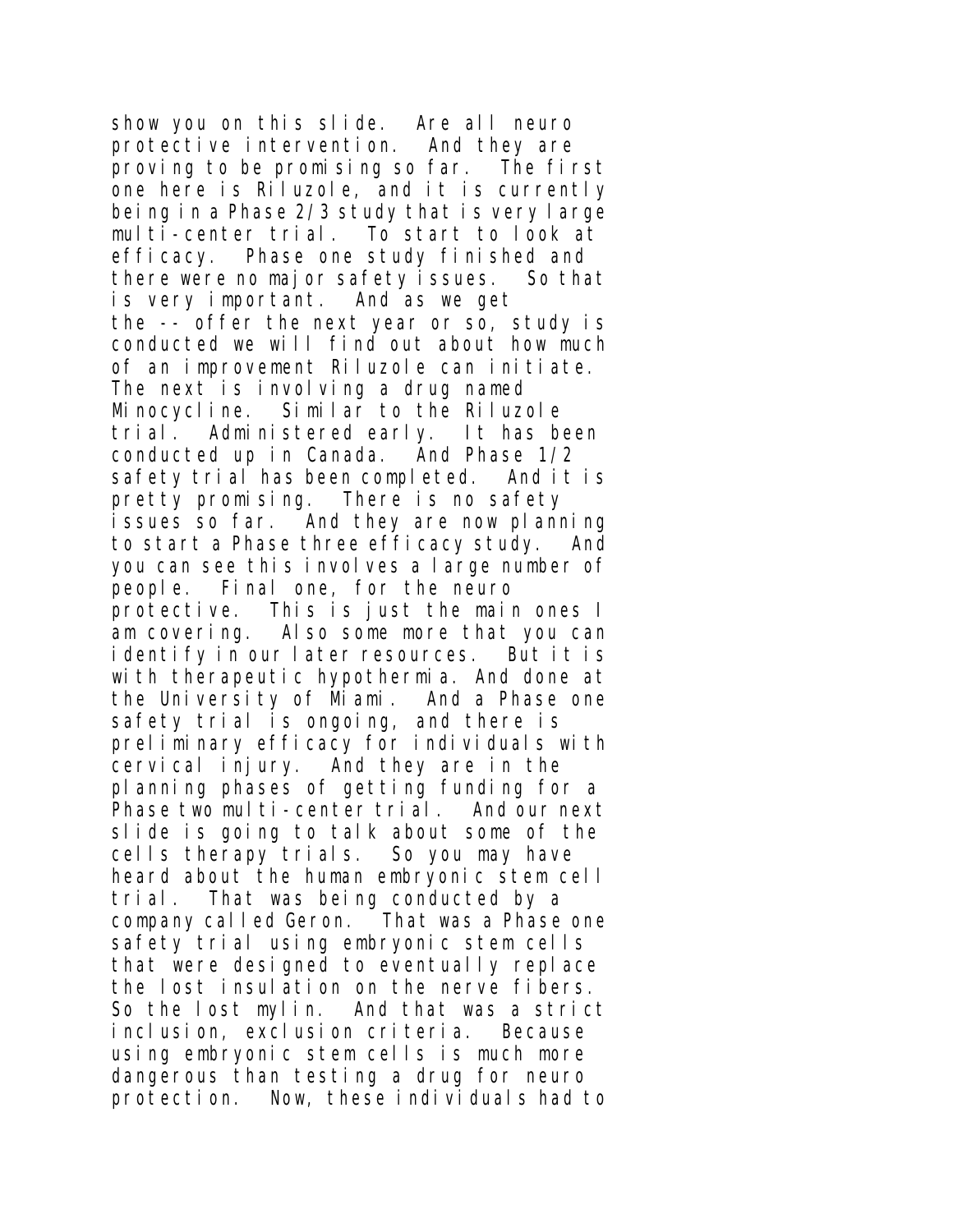have the cells injected within 14 days of their injury. And they had a needle inserted into the spinal cord for the injection. Now because they were also on immunosuppression, to prevent the cells from being rejected, with by the body because they are not your own stem cells, they actually enrolled five of the 10 individuals, and then the company halted the trial for financial reasons. And the technology is now being acquired by another company, so we may be able to see a resurgence of this technology. The other one, that I would like to talk about, involves human Schwann Cells, conducted down here at the University of Miami. With Miami Project. And this is also a Phase one safety study. So it has strict criteria. And we have to enroll individuals within five days of their injury, so that we can actually get a sample of their own cells. Then we grow those cells for several weeks, and then we do an injection into the spinal cord. So because we are using the individual's own cells, we don't have to be on immunosuppression medication. So far we have enrolled two out of the eight people. Next slide. We have another stem cell trial. That is ongoing for a bit later in injury. Individuals that are three to 12 months post injury. And this is being done using human fetal stem cells. And again you cannot get these from your own body so those individuals have to be on temporary immunosuppression. There is a thing done over in Switzerland, and they have recently gained approval to open up a site in Canada. And so far, the study has enrolled four of the 12 individuals. And they are taking a bit different approach. They are enrolling complete injuries first. And then incomplete injuries in different stages. So that will give us more information about different populations. Then the final stem cell trial is using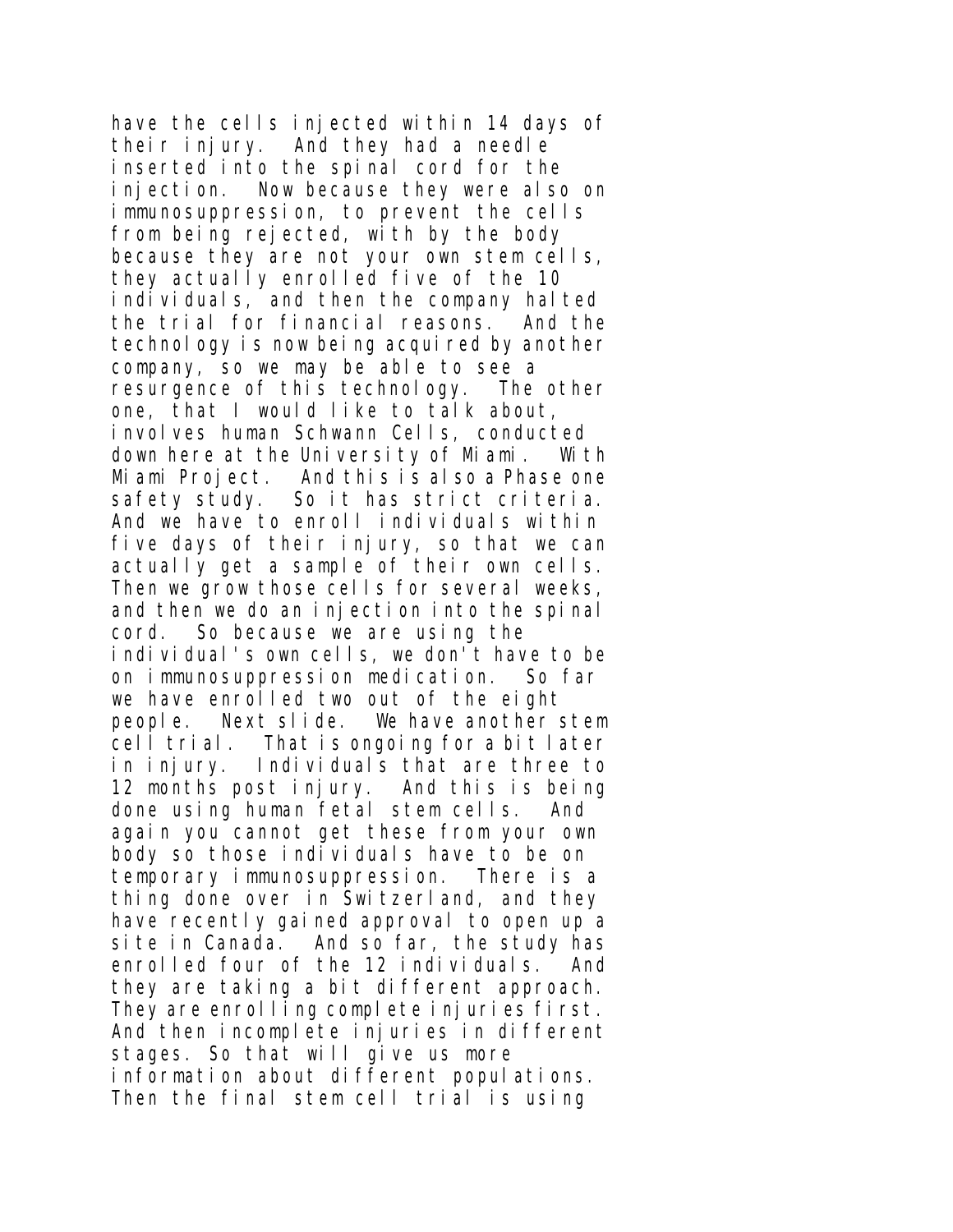these human fetal spinal neural precursors, that are also not from your own body. And they cannot always get these stem cells from your own body. This is also Phase one trial. But this is going to be for chronic injury. For individuals that are one to two years post injury. And this will involve injections of the cells into the spinal cord. Several injections of the cells. And now, I am going to hand this over to Jen for some current studies with devices.

>> Sure. There is a lot of studies going on right now that involve devices, and some of the either secondary conditions but also due to paralysis from spinal cord injury. First one is the transcranial direct current stimulation. And that is being conducted for chronic pain. So any type of chronic neurological pain. But also they are also testing neuro plasticity. So taking newer injuries and using this to see if they can regain some motion in the upper extremity. The next one is called repetitive transcranial stimulation. This has been used for quite some time for chronic pain. But they are also doing some latest studies on -- to see if they can help in terms of the rehabilitation of hand to motor function. And also for the treatment of spasticity. Related to spinal cord injury. The next one is also an external. All three up here are external devices, so far. And the compex motor stimulation is a non-invasive surface stimulator. For functional electrical stimulation. They are doing some studies again in terms of regaining some upper limb function. Gross upper limb function in your arm, shoulder, and forearm and wrists. That study is again ongoing. And there is also a study going on for FES cycling and rowing. We know FES cycling is a device on the market and there continues to be study in terms of how it impacts what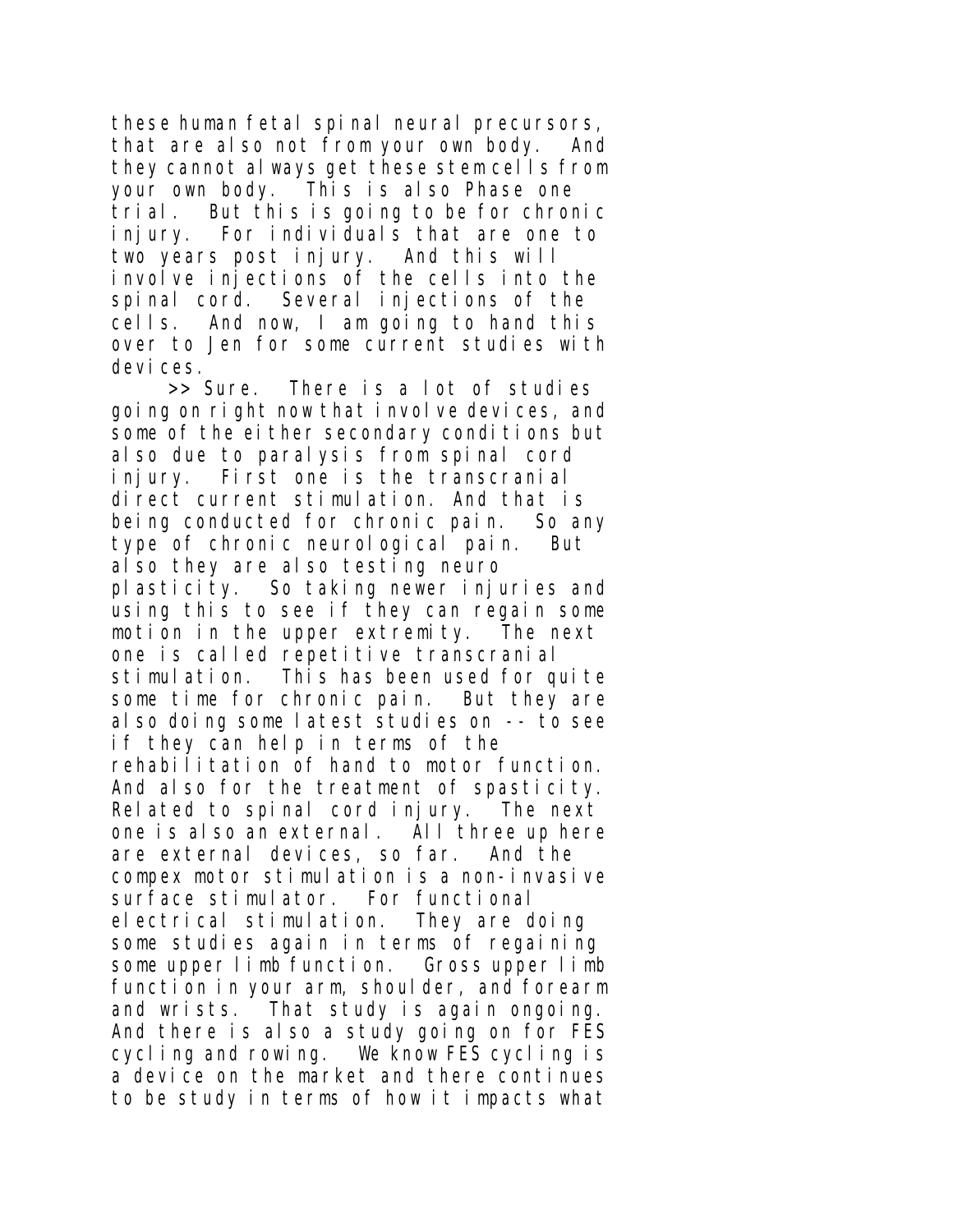the procedures can be to be ale to improve heal th further. And there are ongoing as well as looking at FES rowing. And treadmill training and exoskeleton. Those are two other devices that have been used in the clinic, and also are focused on gait retraining. Several types of devices out there. Also a whole array of studies going on. May have heard of brain computer interface. That study, there is a few studies that involve 59 cord injuries specifically. That is mainly for control of environmental controls. Such as lights, doorways, if you will. And also, for control of upper extremity, linking it to functional electronic stimulation and linking it to robotic arm as well. And there is several studies going on in terms of implanted Neural Prosthesis. New array, from cough, hand grasp, arm and shoul der movements, for trunk and posture control, standing and walking. So there is a wide array, and all of their inclusion, exclusion criteria are gaining for -- are different. There is a clinical trial starting up soon involving the network Neural Prosthesis. Another implanted neuro process these but a different mechanism than implanted Neural Prosthesis used. First implants will look at gaining or providing four different types of function. For upper extremities, bladder, cough, and trunk control. And finally, a device study that is going on and ongoing is epidural stimulation. Mainly for standing. And that is ongoing trial, and again very specific inclusion, and exclusion criteria. So those are a lot of the studies going on, right now. In terms of devices. And now what we would like to go in to is some of the lessons that Kim and I have learned over the years of being participants in clinical trials. Both of us have partaked and been participants. So we have been the other side of the coin of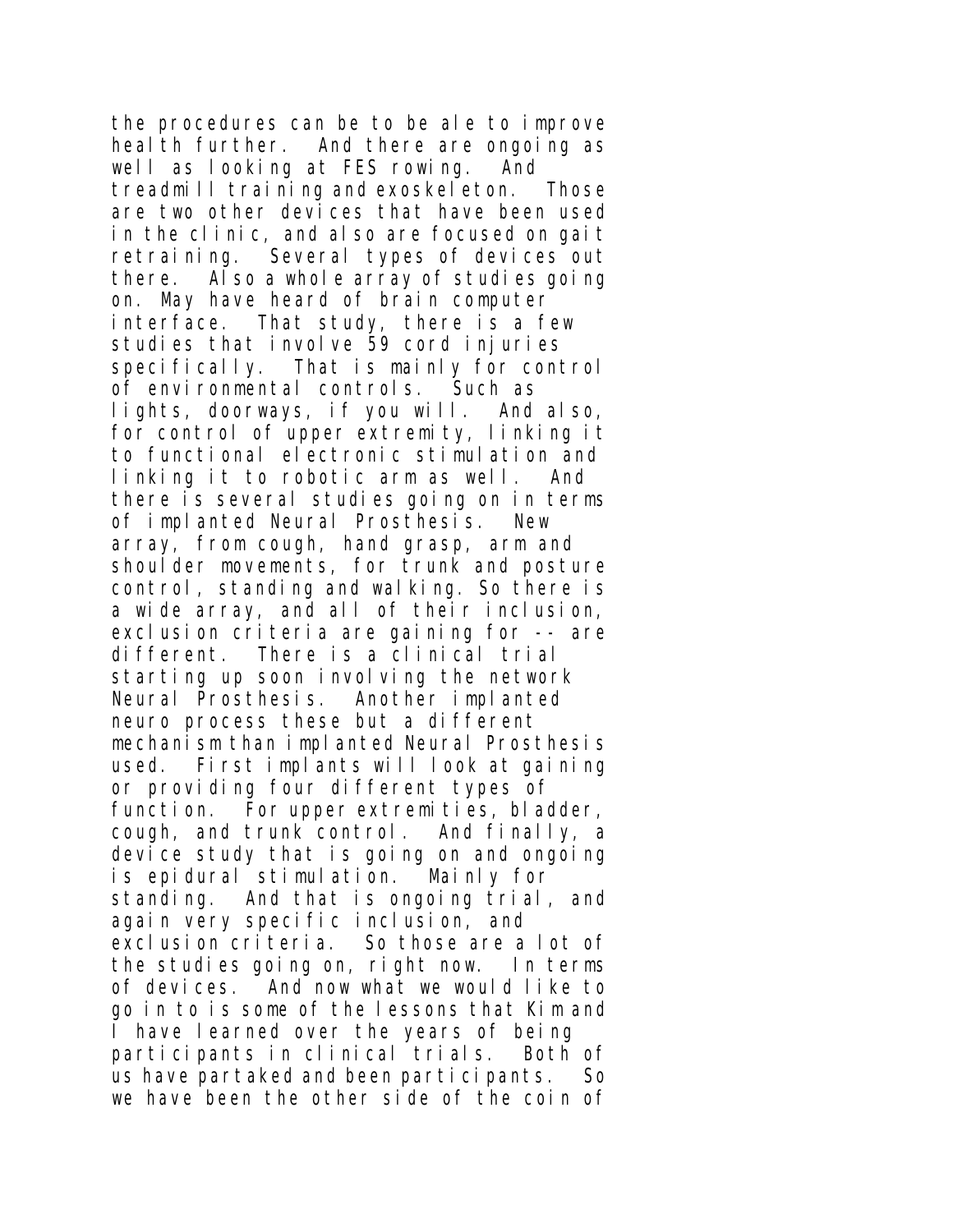being involved, and of various types of interventions. Some of the lessons I like to show to you is that, you know, the research actually takes a team. And when you join a clinical trial you become part of the research team. Your role as a participant is to be ale to follow the protocol that they give you. But also to give as much feedback to them as possible. And you might work with one or two people, in a trial, but realize that there are a whole array of team members behind that, to make that trial work. So it is not just the people that you are interacting with but a whole array of people as well that are involved, in making a clinical trial come forward. Finally, you know, collecting data is serious work. But you can have fun with it. So sometimes, days in the lab can be very boring and very long, and sometimes you want to be able to have fun within the time you are spending there. But also be well aware that the collection of data is very serious. And you also need some patients. All clinical and experiments do not go as planned. This picture was taken in a motion lab. Where I was working with Neural Prosthesis and we could not get the cameras to work. And we spent several hours, in the lab, trying to get the experiment to go off. So you really need patience to understand that they are collecting data and trying to collect the best data possible. Another lesson learned, that I learned along the way is that you really need to read the fine print. One of the things that you should have, before you join any clinical trial is something called informed consent. And some of these informed consents particularly for complicated trials, will have pages and pages of documents, and it looks like a long legal document. But I encourage you to take it home, read it. Read it twice, if need be. To understand completely what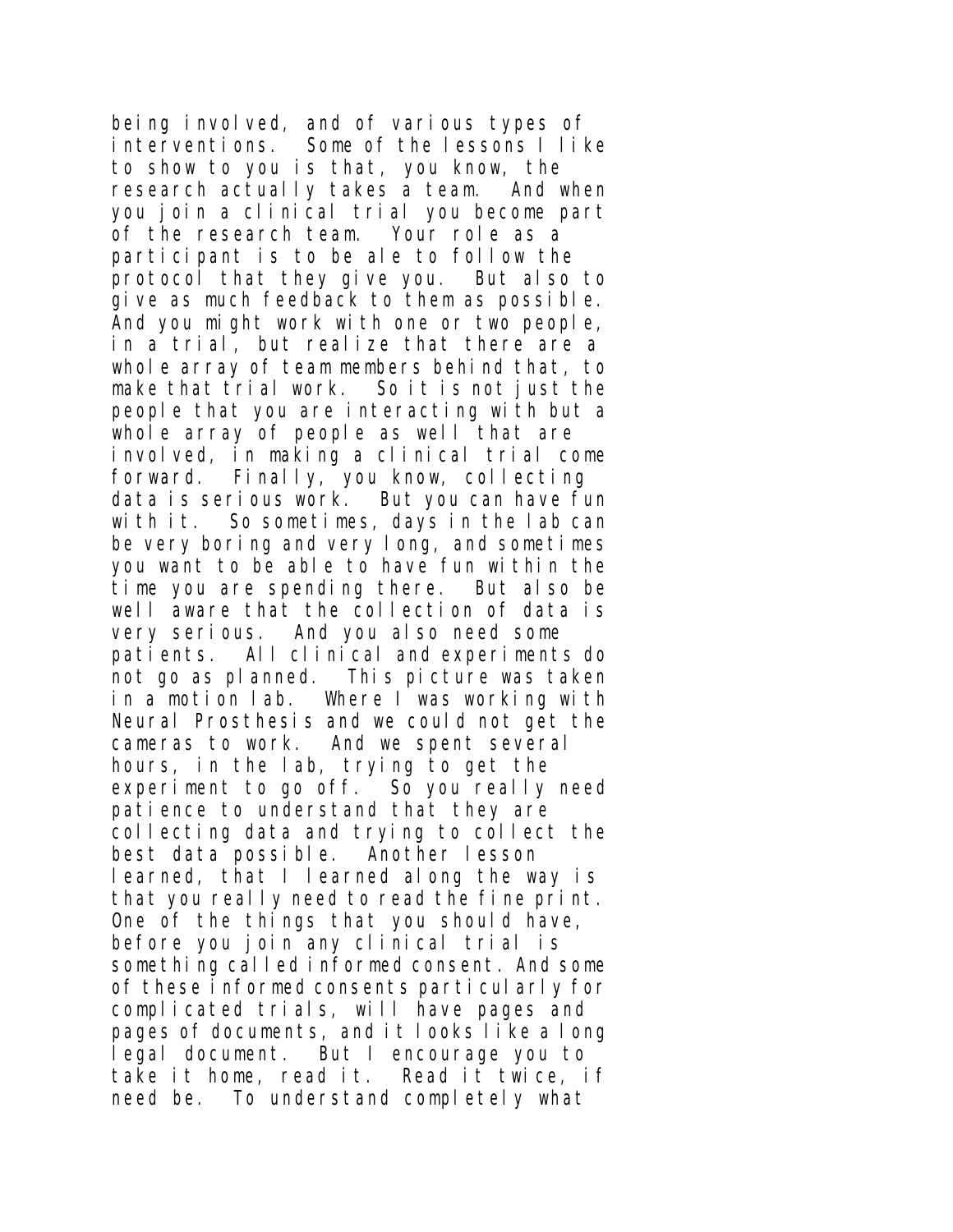your rights are, when you become a participant of a clinical trial. But also what the risks are. So it is really important to understand the fine print of that is involved in these informed consents. And you need to be able to read them and make sure that you do sign a informed con set before you agree to participate in a clinical trial. Also, understand your commitments. So when you are committed to a clinical trial and you make a commitment. Again we always talked about the protocol. That exists. And you have to understand the schedule that you need to keep. To be a participant. What your time commitments will be. What your financial commitments will be. And also the commitments of your loved ones. Your care givers. Family members. Your friends. To make sure that you follow the protocol of this clinical trial. That should be laid out in the informed consent. And finally, you want to manage your expectations when you go into a clinical trial. I will say sometimes, I have gone into a clinical trial expecting a bit more than what I could -- than what I get out of it. This is a picture from the last upgrade that I had. I was expecting to be getting up and around on crutches independently. I am not there yet. So it is a matter of being able to manage your expectations, when you are involved in a clinical trial to make sure that your expectations are equivalent to what has been said to you. Now, hand it over to Kim on some of the lessons she has learned along the way as well.

>> Yes. So I have actually had a different experience than Jen. And I was involved in what was technically not really a valid clinical trial. Back in the early 90s, there was surgical procedure going around called the omentum transposition. You can see the little diagram of it up there on the screen. Omentum is just a highly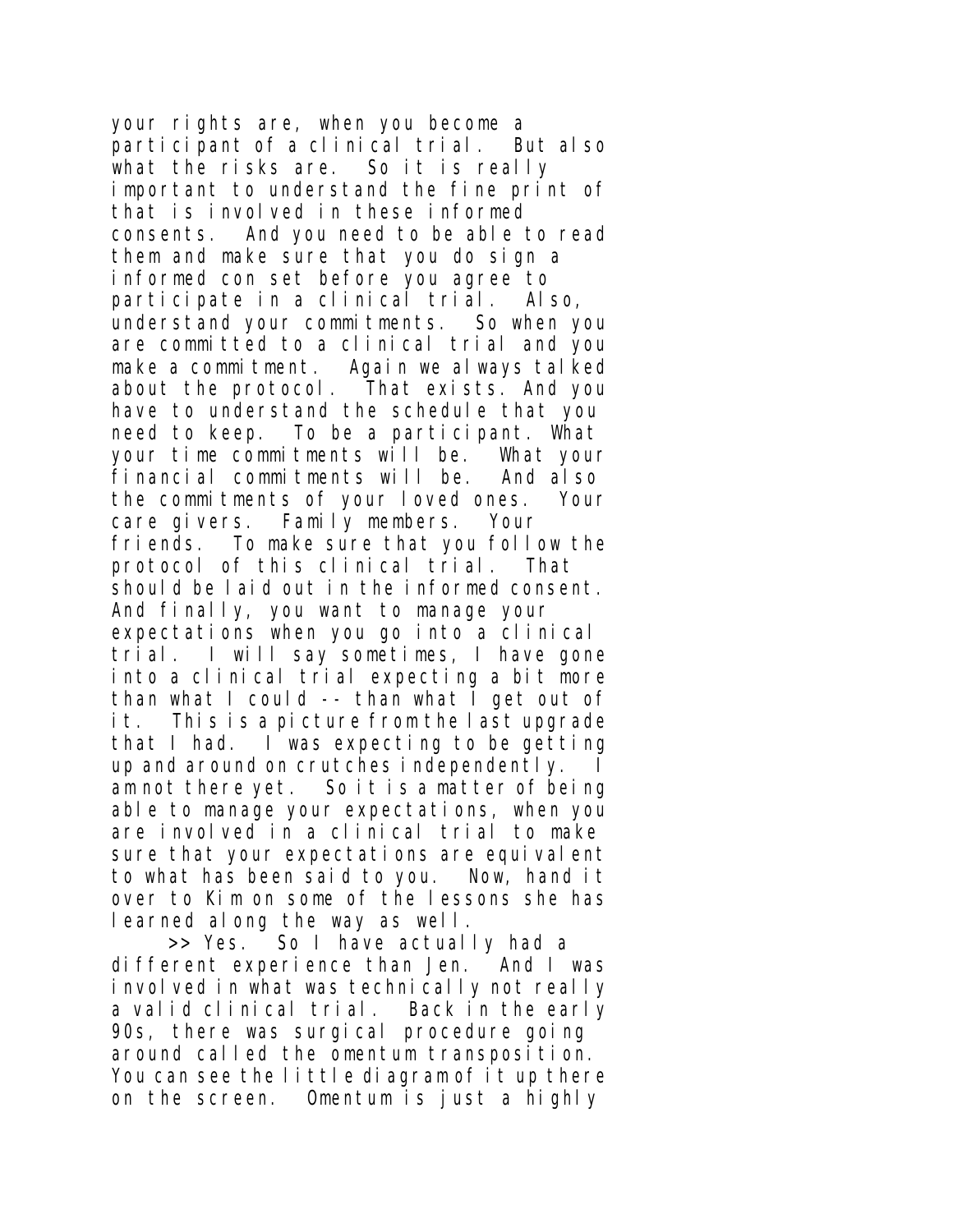fatty tissue around your intestine. And it can -- concept, if you go to the next slide, was to take that fatty tissue and leave it attached, stretch it up, and put it over the spinal cord. So it was over my cervical spinal cord injury area. And the concept was that it would be able to supply blood and other biological material, like neurotransmitters, and growth factors and things like that, to give new source of nutrients to the spinal cord injury site. I was not very well informed at the time. And was actually a procedure that was done in the United States at a United States hospital. And I thought that that was a valid and a approved trial. It turns out that it wasn't. And if we go to the next slide. I would like to share the lessons that I learned. First, I would have to say, thankfully I did not receive any negative affects from the trial. But there were friends of mine that participated that did have negative affects. From the trial. And be aware of trials that are unapproved. Even in the United States, just because U.S. doctor is doing it, does not necessarily mean that it is legitimate. And as mentioned by Jen, there is a big time commitment that you are being required to follow. You should have a lot of follow-up, and you should have a lot of information provided to you. Next thing I would like to say is really do your research. I thought that I was well informed at the time. But really get a second or third opinion from a research center or a hospital that specializes in spinal cord injury. And when I say current spinal cord injury. People that are on top of all the latest things that are happening. As I mentioned previously. There is a lot of clinical trials ongoing. So it is not like there is nothing ongoing for spinal cord injury. There is a lot out there. And there are experts out there that can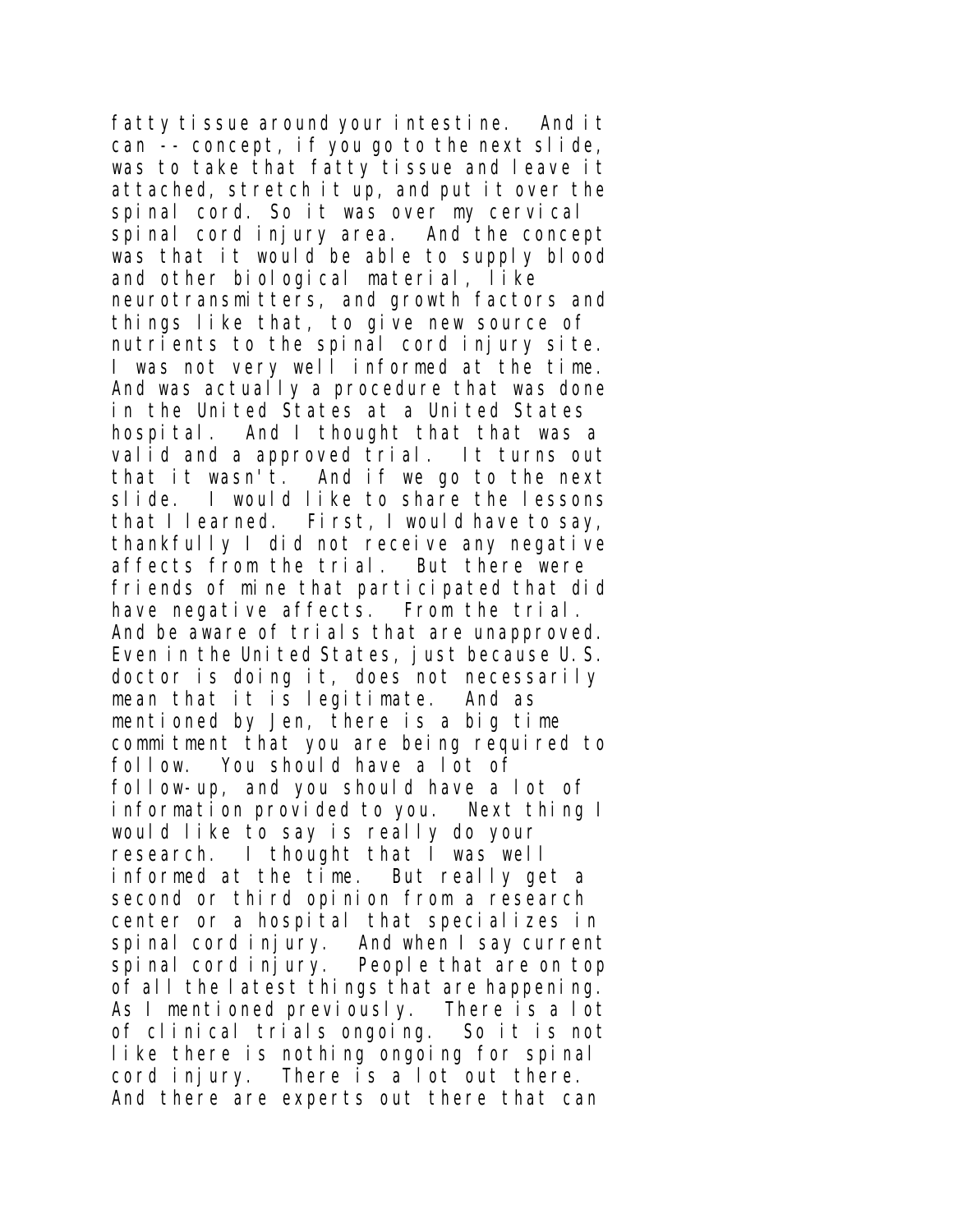help you navigate the decision process. And then, finally, never pay for an experimental treatment. If you come across something that is asking you to pay anything, five, 10, 15, \$20,000, for an experimental treatment, that is a big red Flag for you. Because it is experimental there is still significant risk. And it is unethical for researchers to charge people money for risky, or unknown risk, treatments. And then, finally, expect follow-up. Expect that you are going to have to make a commitment to the researchers, for significant period of time, you know, if it is probably going to be, at least, a year you are making a commitment for follow-up. And if you see something that is telling you can come and get a procedure, and all you have to do is stay for maybe a couple of weeks and you can go home. You never hear from them again. That's another big red warning Flag. So we have some other concerns in our next slide. About risks of unapproved trials. If you can advance the slides, Jen? In our next slide, we have risks of unapproved trials. And some of them can be increased, and long lasting pain. Or muscle spasticity. Believe me, it can get worse than it is. If you have not -- if you do not have pain or you do not have spasticity and you get intense pain or spasticity that could ruin your day. And another thing that can happen is you can have further loss of function. You can -- which the next thing is it can lead to increased disability. Who wants that? I don't want any more of that. And another worse outcome is that you could have medical complications or death. And the FDA requires evidence that complications are minimal. That's why we start out in Phase one safety trials. And then we slowly progress to Phase two and Phase three trials with more people. We are measuring what are the complications and how do we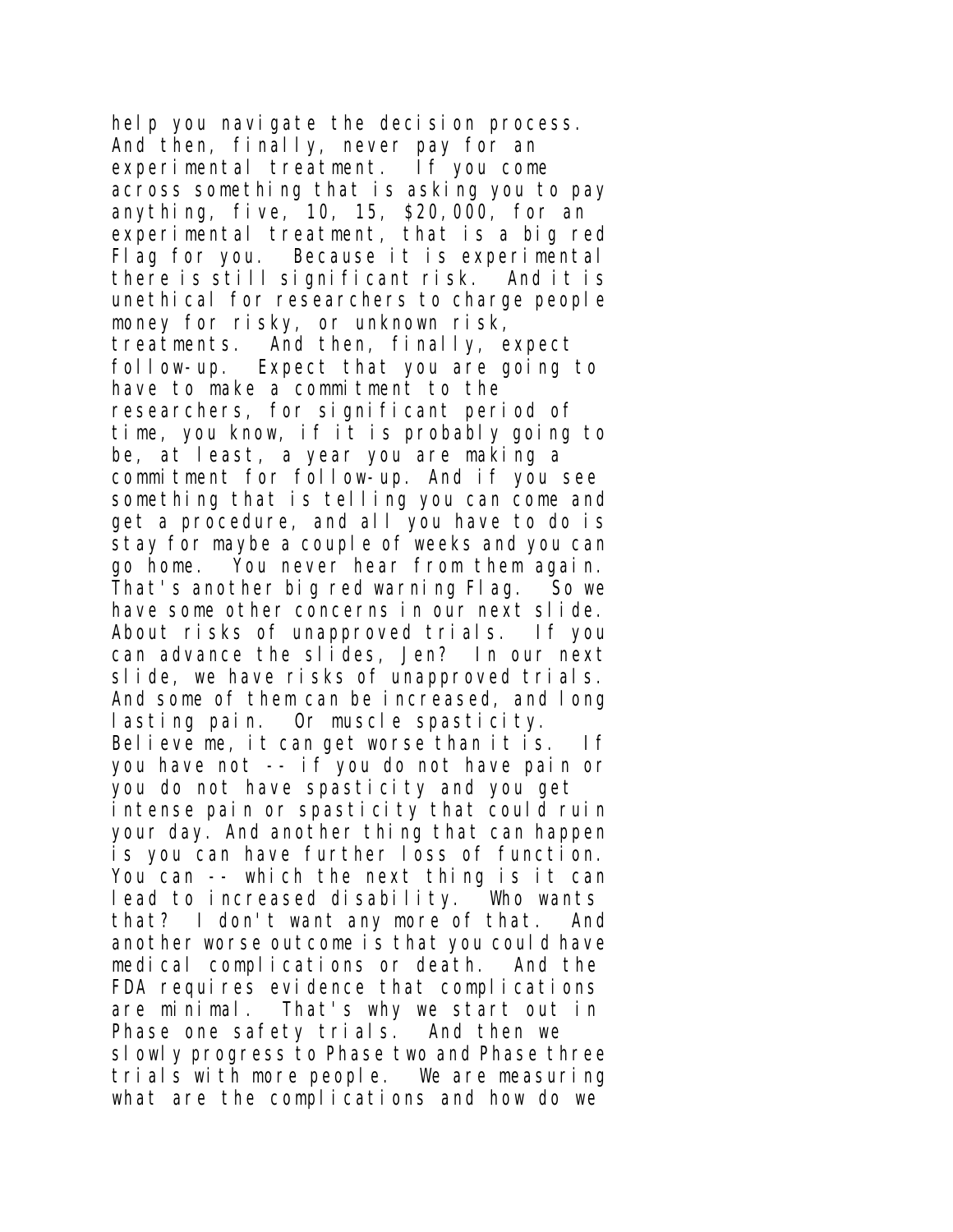minimize them. And then another thing that can happen is that if you get an unapproved treatment, you can actually lose health care coverage, for a complication that occurred because of that treatment. And then finally, most importantly. If you get unapproved treatments, for example, like what I did, or for unapproved stem cells, then you could be excluded from future valid spinal cord injury, clinical trials. Simply because we do not know what the interaction will be. And then our next slide. We just want to give one word of caution, about stem cell tourism. But there is something called medical tourism been around for years and years and years. And you can see the picture of this snake oil promotion down there. What this is is a form of medical travel to purchase unproven therapies, and in relation to stem cells unproven stem cell based therapies. Unproven treatments hold risk for individuals. And we do -- our next point is that there is no evidence yet that stem cells have a reparative affect on the critically damaged spinal cord. So if we do not know there is a proven repair affect it is experimental. Still testing it. And along with that, unethical to charge people as I mentioned previously for unproven risk laden medical intervention. It should be free to you. And be aware of the individuals out there, that are selling hope for money. Now this is not every body. As you saw, on the first half of the presentation. There are valid clinical trials out there. But be aware of other individuals that are selling hope. And also, final point, is be aware, if there is no oversight of the trial, no reporting, to the FDA or to other similar regulatory bodies and other countries, that is very, very, very important. Because it is about your safety. So there is -- our next slide, there are sample questions that you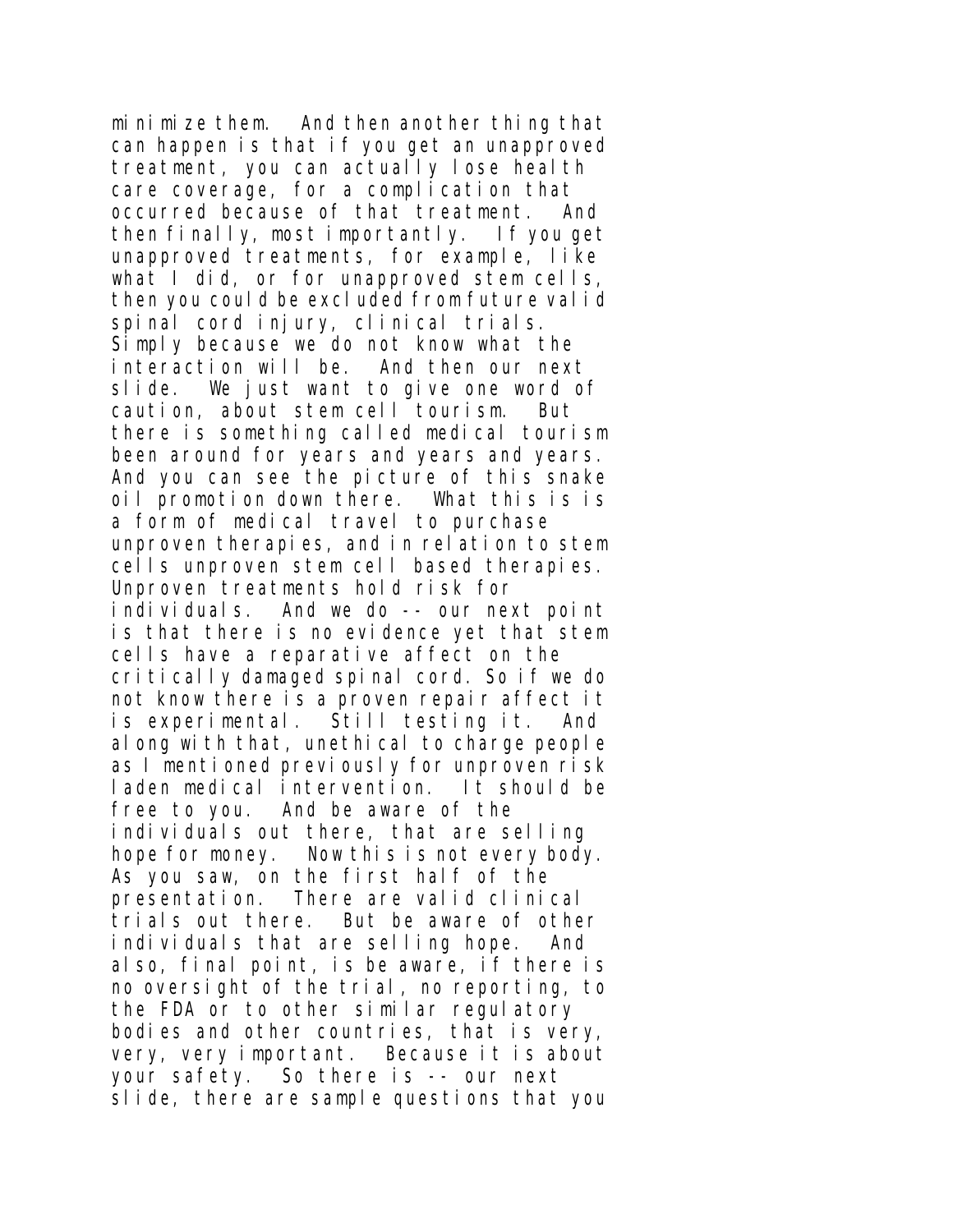can ask, and we'll tie it up here quickly for your questions that you can ask us. Here are some examples of questions that you can ask. Researchers, if you are considering being in a clinical trial. And the next two slides show more examples of questions and our final slide, shows a resource about experimental treatments, and what you should know. And all of those questions and those tables, are in that resource. Which you can download. Down he load the website given there. And then I will hand this over to Jen for one final mention. Then open up for questions.

>> Thank you. The other two resources that we are giving you on the slide is one key one that we have actually referenced a lot during this presentation. And it is clinical trials.gov. It is a website that is available, and provided by the national library of science and institutes of health. You can go on there, search for clinical trials that are currently available. Those that are recruiting and those that are not recruiting. And it also does not include just clinical trials in the United States. It includes trials around the world. So it is a really great resource for you to go on and find clinical trials. But also to learn more about the basics of clinical trials to be aware if you want to become a participant. And finally, there is a link to our first book that we published through neuro tech network. It is a story of my journey as being a clinical trial participant of using neurotechnology and the experiences of being in it. All been chronicled in the book. Sales of the book all go to -- or proceeds of the booking to Neurotech network to continue our education efforts. So from this point, do we want to hand it over to Lindsey and like to address any additional questions that might be out there.

>> Thank you both so much. We have got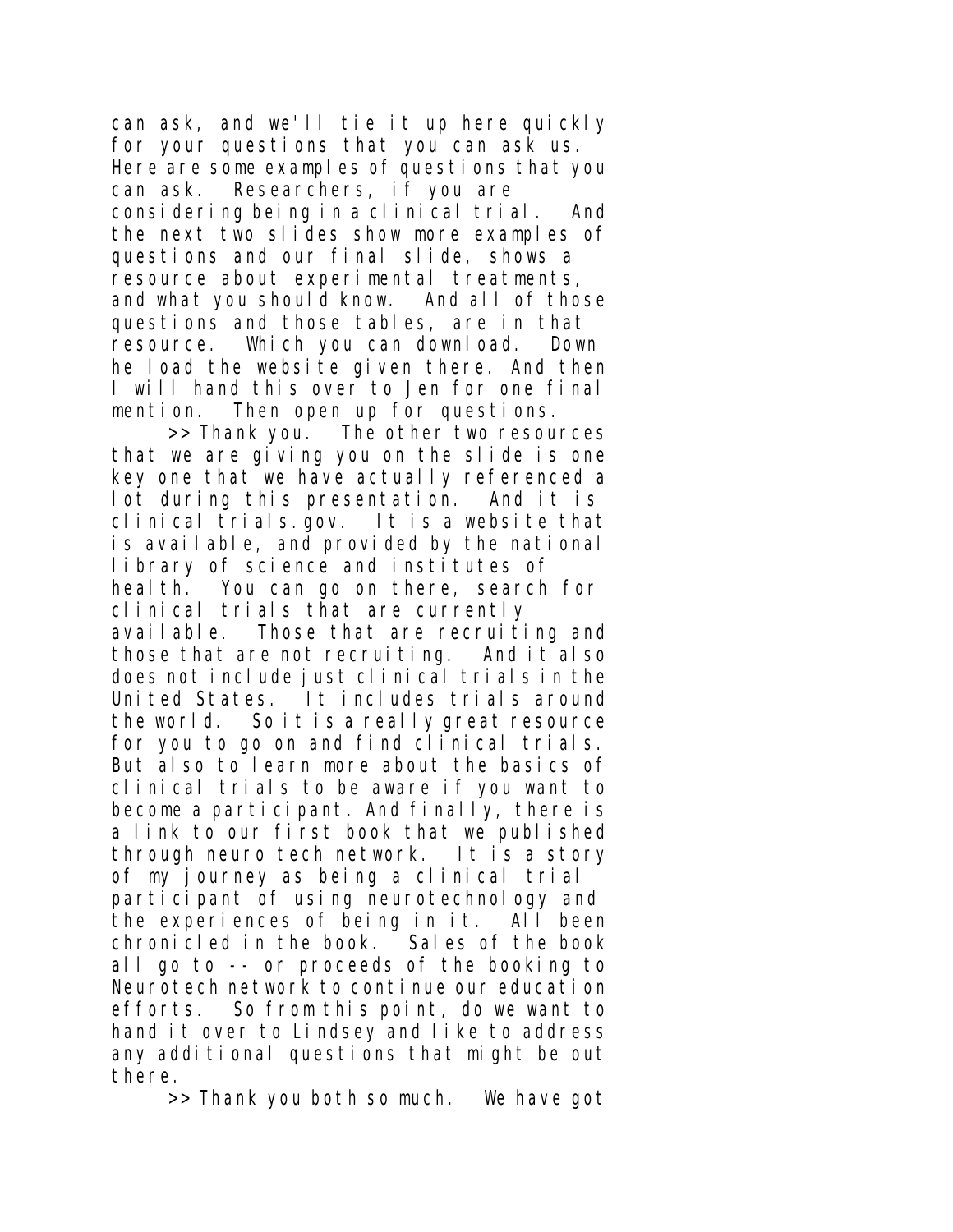some questions coming in. And I am going to start reading them off. If you have them, you know, please take this time to chat us in the question box, and we'll try to get to your questions as well. So the first one is I am paraplegic spinal cord injury T 5 looking to be part of a study to help me walk again. I am an incomplete injury. How do I start to look and where?

>> Good resource that is provided right there is clinical trials.gov. Is probably one of your first sources to be ale to find what type of clinical trials are out there. And there is a -- there is some tutorials on how to search it, but again you can search for spinal cord injury, and you will be able to find a lot of those clinical trials that are out there. Kim, anything else?

>> I would say that is the best resource to go to first. Search on spinal cord injury. And then you will see everything that is out there.

>> Thank you. Next question is does the drug company doing a trial cover all the Costs? If you have a reaction do they pay for hospital bills due to a reaction?

>> So usually what happens, is the drug companies will pay for that. All expenses for the procedures, and the tests, and if something happens for the medical

complications. However, that is where it is super, super important to read the fine print. Of the informed consent document. That Jen was mentioning. There is required information in the informed consent document, about who is responsible for the payment, if an injury does occur. So if it is not involving a drug, it is just, you know, a exercise intervention, for example, then you may be responsible for any medical expenses that occur. But it is based on risk. So if it is something that is very risky, being conducted by a drug company. Then they are most likely going to be responsible for the complications.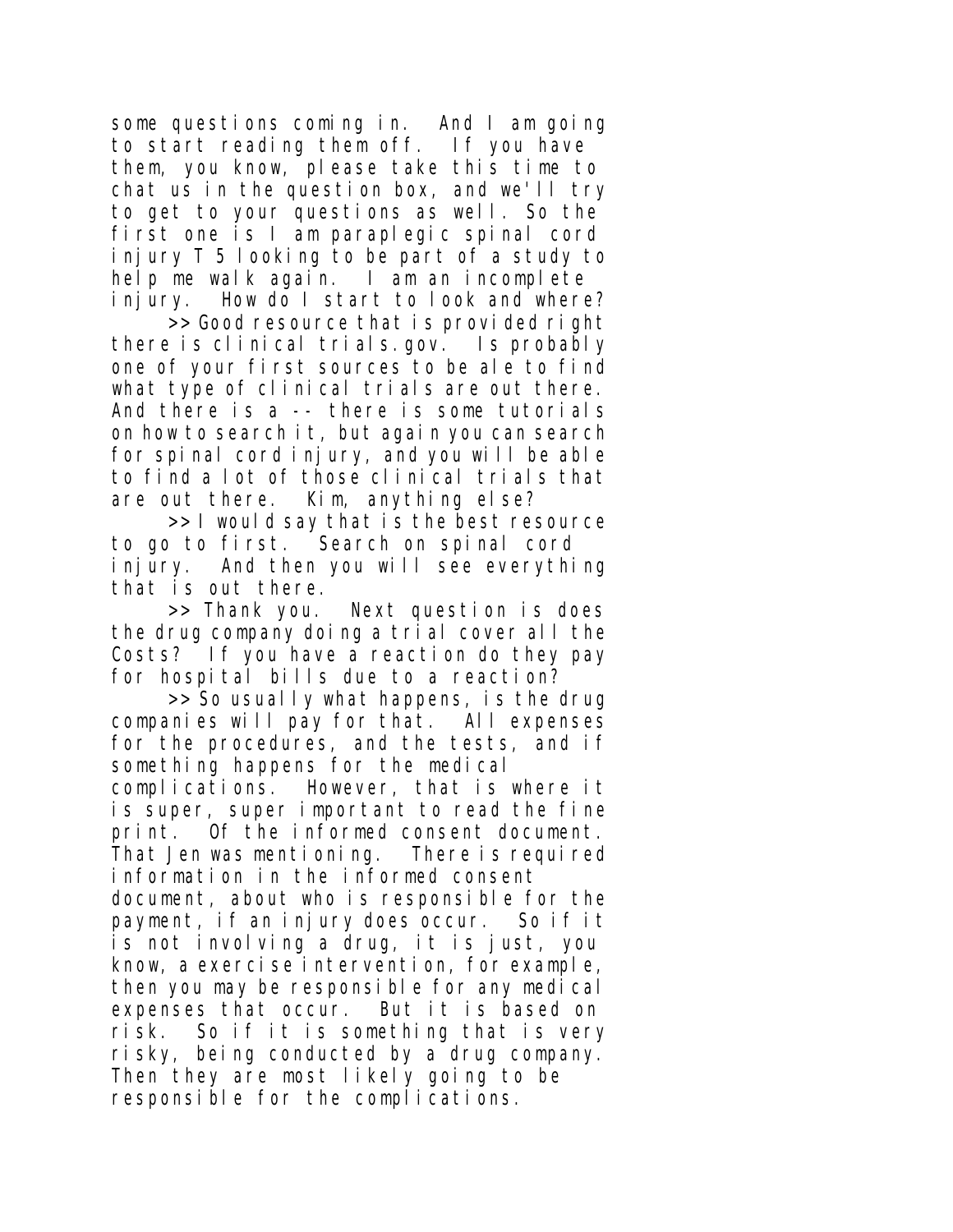>> Also, another financial thing I would like to add as well to what Kim mentioned. Is that this will also be in the informed consent, and whether or not your travel will be reimbursed or not. So you might have to take on the financial expense of traveling to the site. To and from sites. So again, the informed consent will lay that out for you. To know whether you need to take on that expense or not.

>> Great. Thank you. And the next question is how did Jen, you or Kim, find the best trial for yourself? What was the steps that you took to get to that trial?

>> Sure. I think both of us could go on our experience. But I will start off quickly. I was first implanted. Found a clinical trial back in 1999. And I did my homework. I actually searched out. used clinical trials.gov. To find this clinical trial. And then I went beyond that and did a lot of my homework. I actually looked into the center. Had -- be talked to my own physiatrist to see if it was a good trial and financial backings. I wanted to know how this research center was funded. So I did a lot of my own homework. That's how I found them. So I went off searching. I used clinical trials.gov. How about you Kim?

>> So, I was in an approved trial, and in 1992. So a bit earlier. And actually I didn't have internet access, or any resources like that. So I was actually limited in interactions with the particular group of people that I learned about this from. And so what I learned from that, and now, with the power of the internet, is really do your homework. Reach out on the internet. Reach out to other researchers, at different universities, or things like that. And resources like United Spinal that can help you to connect with people. Really do your research. Because if you don't, then you are left with only the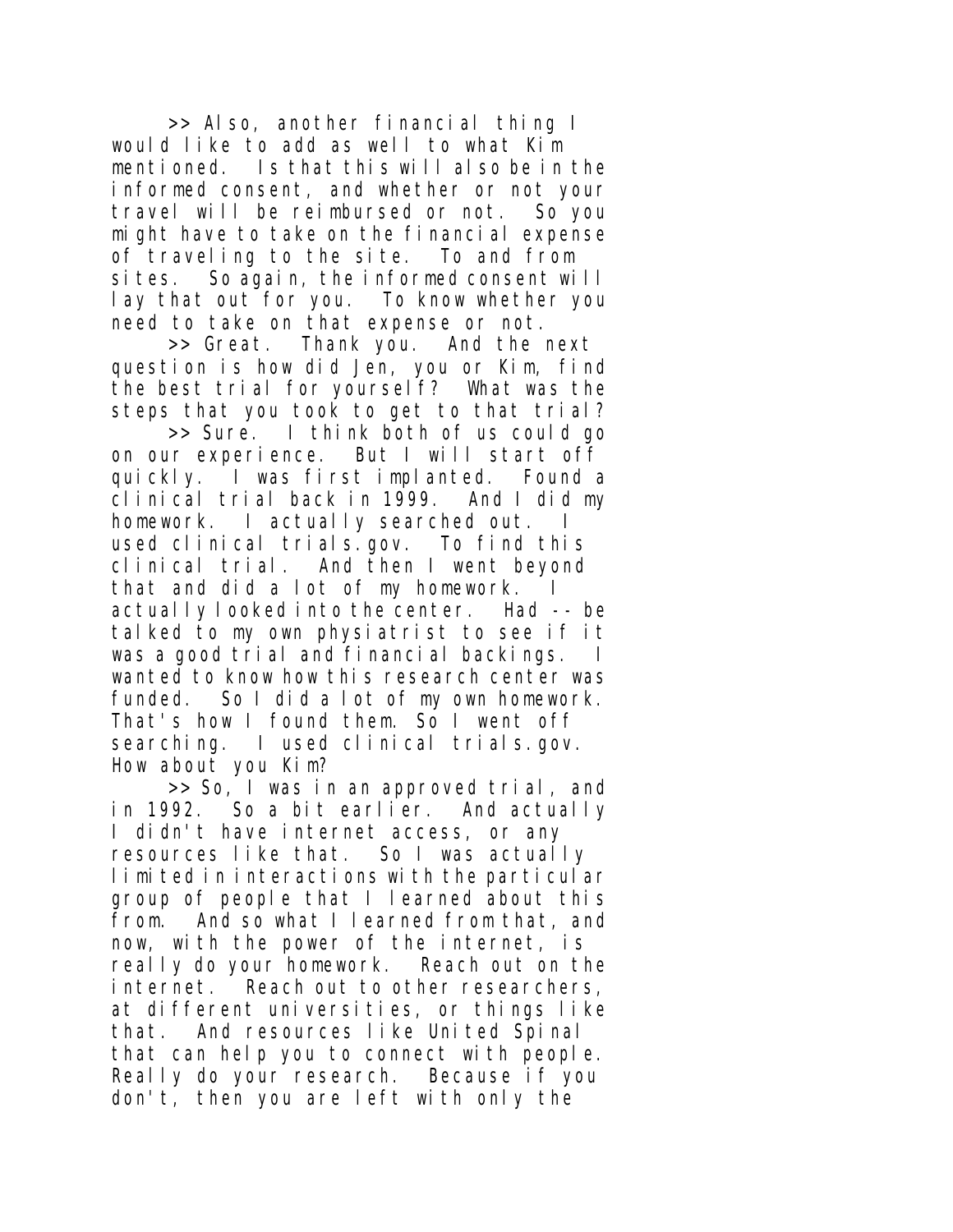minimal information that maybe given to you, if it is an unapproved trial.

>> Great. Thank you of. Next question is, I guess, somebody noticed in the presentation, you know, the verbiage of clinical trial and clinical study. Is there a difference, or the same thing?

>> We, in this presentation, we use them interchangeably. Between a clinical study, and clinical trial. I think, biggest difference for people to understand is that clinical trials are really kind of a subset of all the clinical research that happens. And so when we -- in this presentation we basically use study and trial interchangeably. So thank you for pointing that out.

>> Somebody is asking are there any aspects of the ACA that will impact clinical trials either positively or negatively?

>> ACA?

>> Yeah, I am not sure either.

>> I am not sure what that is

>> If you can tell us what ACA is in your question, we will be able to come back to that question. Affordable care act, Obamacare.

>> Well, clinical trials are as described earlier, are done prestandard of care. So once something -- so everything that is done in a clinical trial is referenced. So it is not typically not everything will be covered under insurance. If you have it as some things that are standard of care associated with the clinical trial. For example, if you had a brand new spinal cord injury, you go to the hospital. Right? You have acute care. If we do a clinical trial at the same time then your acute care is paid for by your insurance. Whatever means that is. And the trial procedures are paid for by the organization or the company.

>> Do you want to add to that Jen? >> Yeah, I think, that's a big -- big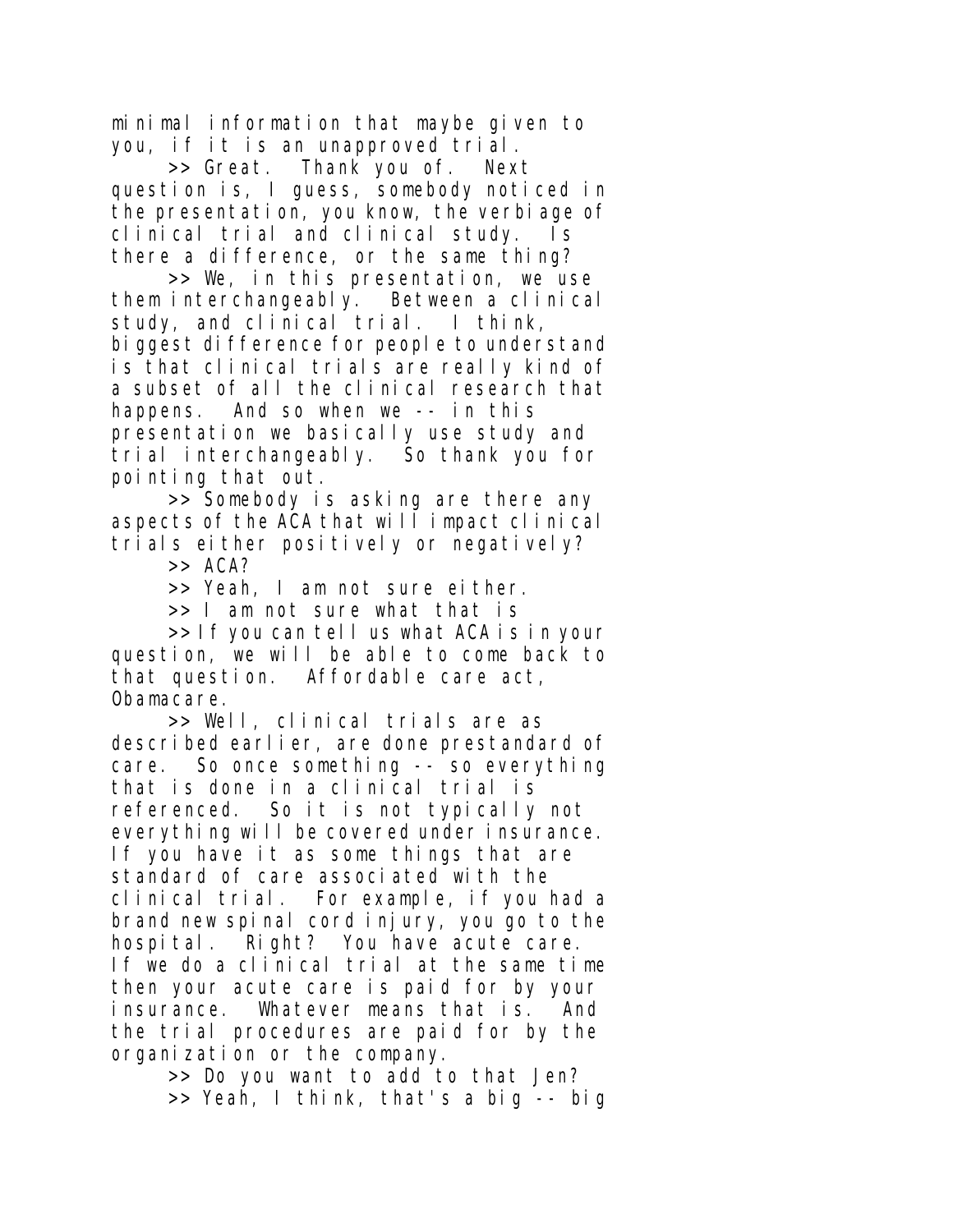distinction that Kim had just said and we mentioned that early on in the

presentation. The difference between a clinical trial and your standard of care. So the ACA or the affordable care act is really mostly focused on the standard of care. And the treatments, and center of care. Rather than clinical trials. So that's a big distinction between those two.

>> Great. Thank you.

>> The next question is what other countries offer clinical trials and how do we know if they are approved?

>> There are many trials on going in Canada, in all over Europe, and in England and the UK, in Australia that are for sure off the top of my head legitimate. But that resource, on clinical trials.gov, will tell you about clinical trials all over the world, and in order to be registered on there, they get reviewed by individuals. That are working for the national library of medicine. And national institute of heal th. So they have to be -- they go through a vetting process to make sure that it is a legitimate trial, before it actually gets posted on there. So once it is on there, that's a pretty good resource to trust.

>> Just to add to Kim's point. When you search clinical trials.gov. One of the means of being able to search their database is to put in the location of where it is. Of whether it is in the United States or in other countries. So that's another means, if you are looking for a trial in a specific country you are able to search by that as well.

>> Wonderful. Thank you. That answers another question. I think we're iust about done with our hour here. So I want to thank you both so much. On behalf of national spinal cord injury, thank you doctors. For sharing your personal experience and your professional knowledge